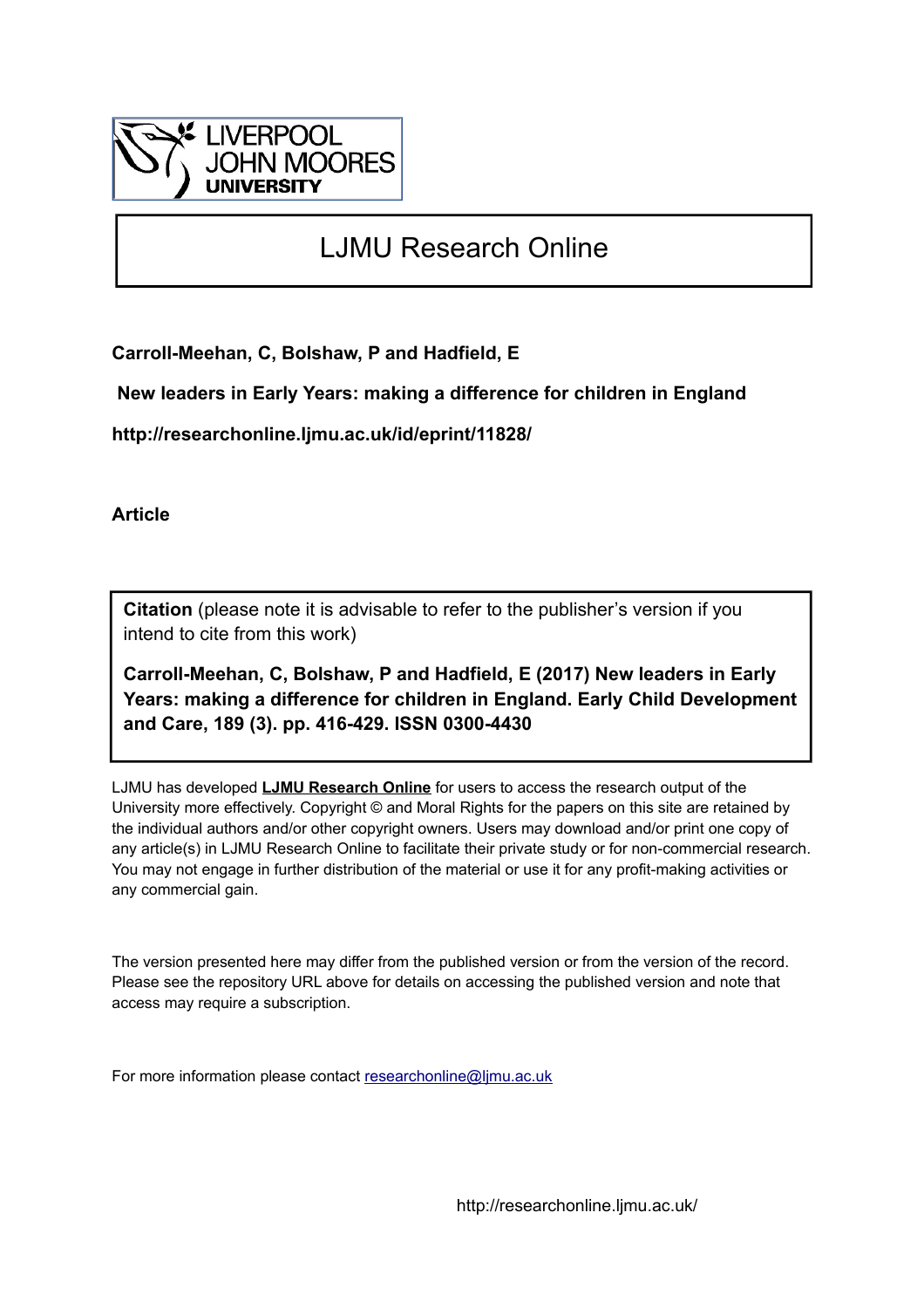# **Title page**

**Title: New Leaders in Early Years: Making a difference for children in England Short title: Making a difference for children in England**

| <b>Author</b> /s name: | Dr Catherine Carroll-Meehan<br><b>Polly Bolshaw</b><br><b>Eleanor Hadfield</b> |  |  |
|------------------------|--------------------------------------------------------------------------------|--|--|
| <b>Affiliation:</b>    | <b>Canterbury Christ Church University</b>                                     |  |  |
| <b>Address:</b>        | North Holmes Road, Canterbury CT1 1QU Kent UK                                  |  |  |
| <b>Email:</b>          | catherine.meehan@canterbury.ac.uk                                              |  |  |
| <b>Telephone:</b>      | +44 7856 013 148                                                               |  |  |
| Word count:            | words                                                                          |  |  |

# **Author/s biography:**

Catherine Meehan is Director of Early Childhood in the Faculty of Education at Canterbury Christ Church University, UK. Prior to working in the UK, Catherine worked at QUT, Griffith and ACU (McAuley Campus) in Australia as a lecturer in early childhood teacher education programmes.

Polly Bolshaw is a Lecturer in Early Years in the Faculty of Education at Canterbury Christ Church University, UK. Prior to this, Polly completed the New Leaders in Early Years programme and worked as an early years practitioner within a Sure Start Children's Centre.

Eleanor Hadfield is…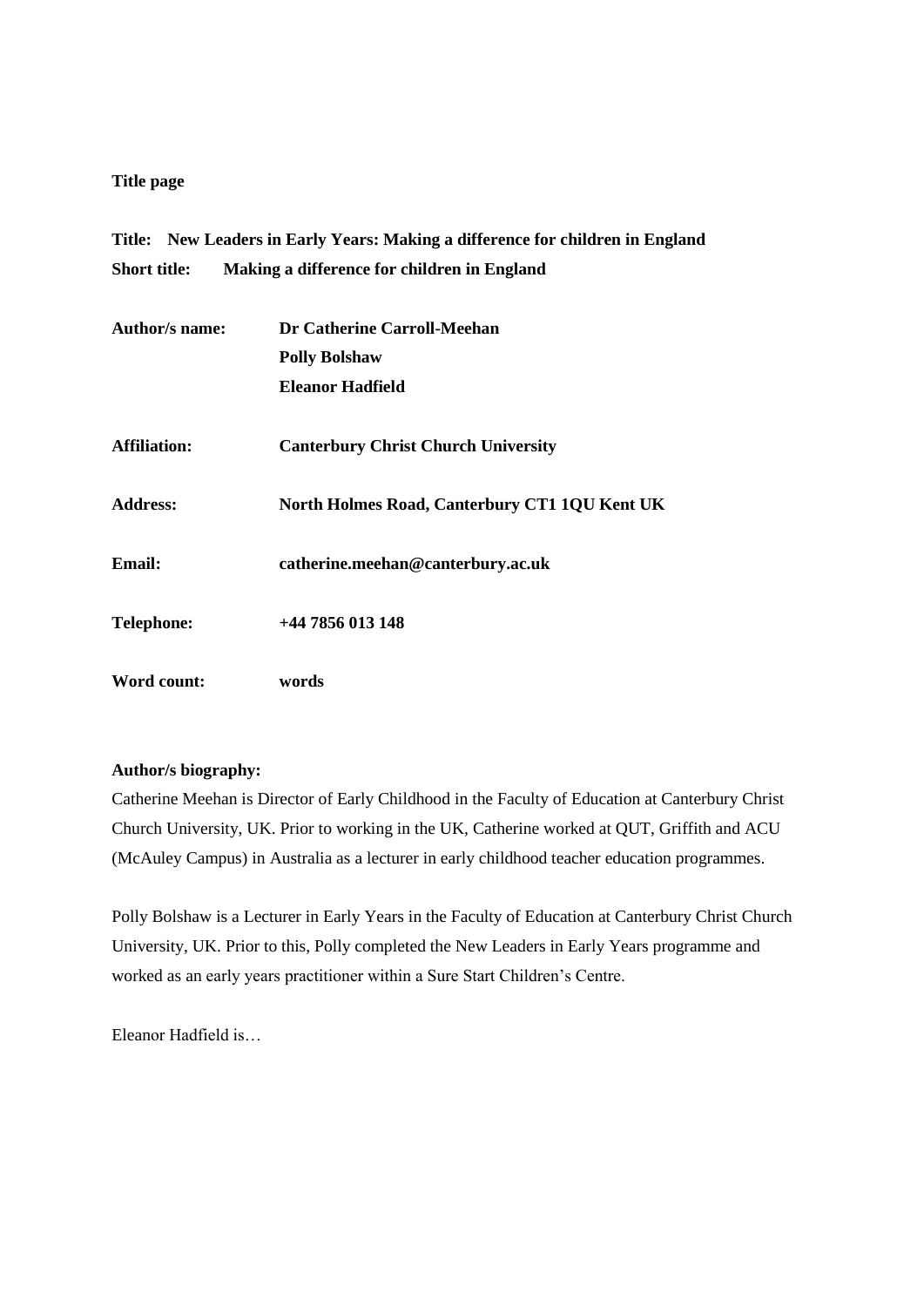#### **Abstract**

This paper examines the extent by which the four domains of the sustainable early childhood leadership model were evident in the experiences of New Leaders in Early Years (NLEY) participants. This original piece of research explores the impact of pedagogical leadership and focuses on participants recruited to a national pilot to make a difference for children in areas of social disadvantage in England. The significance of this paper is timely given the continued focus on leadership, evidenced in the 'Early Years Workforce Strategy' (2017). This paper contributes a conceptual framework for early childhood leadership as a methodological tool to make sense of the data. The findings suggest that NLEY did have an impact on the settings and the families they were working with and that the conceptual framework for early childhood leadership was an effective tool for making sense of their journey from novice to leader.

Key words: early childhood, leadership, pedagogical leadership, qualifications, impact, social justice, sustainability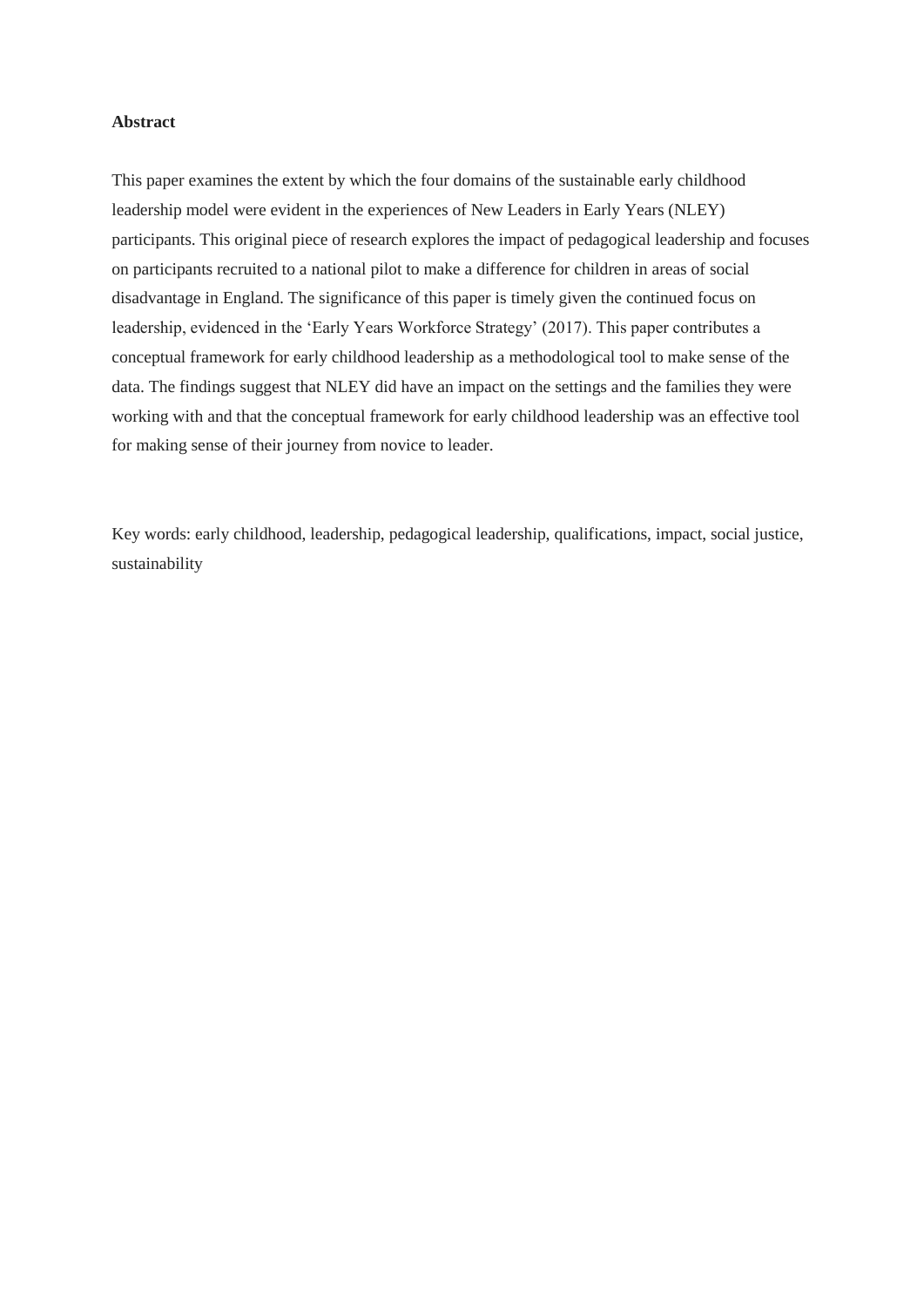# **Introduction: The Role of New Leaders in Early Childhood within the Early Childhood Leadership Introduction**

Of all the lessons in the past decade, the critical role of leadership is perhaps the most important one to take into the new century. Leadership is imperative if we are to improve the lives of children, their families and communities (Kofi Annan, 2002, cited in Rodd, 2006, p.6).

As highlighted in Annan's quote above, leadership is an aspect of early childhood education and care, which can make a significant difference to the quality of children's early experiences. The diversity of early childhood settings and practice creates a climate in which contesting leadership is the norm. Internationally, the discussion about leadership and what it looks like in early childhood education and care settings has occurred since the 1990s (e.g. Hayden, 1996; Boyd, 2001; Nupponen, 2001; Ebbeck & Waniganayake, 2003; Hard and O'Gorman, 2007; Rodd, 2006). There have been efforts to define it for the specific context of early childhood, drawing on wider education and business adopting a range of theoretical perspectives. The early childhood field is characterised by low pay, low status and it is female dominated. Early childhood practitioners and teachers are critical in the lives of young children's learning and development. The need for a sustainable model of leadership in which the four domains are recognised as being equally critical in making a difference to the life outcomes of children and their families.

Currently in England, the policy, social and economic landscapes are shifting, and this is the context that the research was undertaken. At the establishment of the New Leaders in Early Years programme in 2010, the early childhood sector in England was dominated by the 'Every Child Matters' agenda under the 1997-2010 Labour government (Close and Raynor, 2010). This policy approach provided 'universal' service model for the children and families of England. Sure Start Children's Centres were based in local communities and provided a hub for support for children and families, deemed to be 'at-risk'. The introduction of the Early Years Professional Status (EYPS) was part of the government's 'Children's Workforce Strategy' to upskill the early childhood workforce. This strategy aimed to have an Early Years Professional in every Children's Centre by 2015 and one in every full day care setting by 2015. The award of EYPS recognised the achievement of 39 standards, viewed as the 'gold' standard for graduates working in the early childhood sector. Achievement of the EYPS was through a standardised and rigorous assessment procedure, which ensured a level of quality and consistency of the standards required for the status.

The Coalition government (2010-2015) moved away from the previous agenda to provide targeted support to children and families. They used the Income Deprivation Affecting Children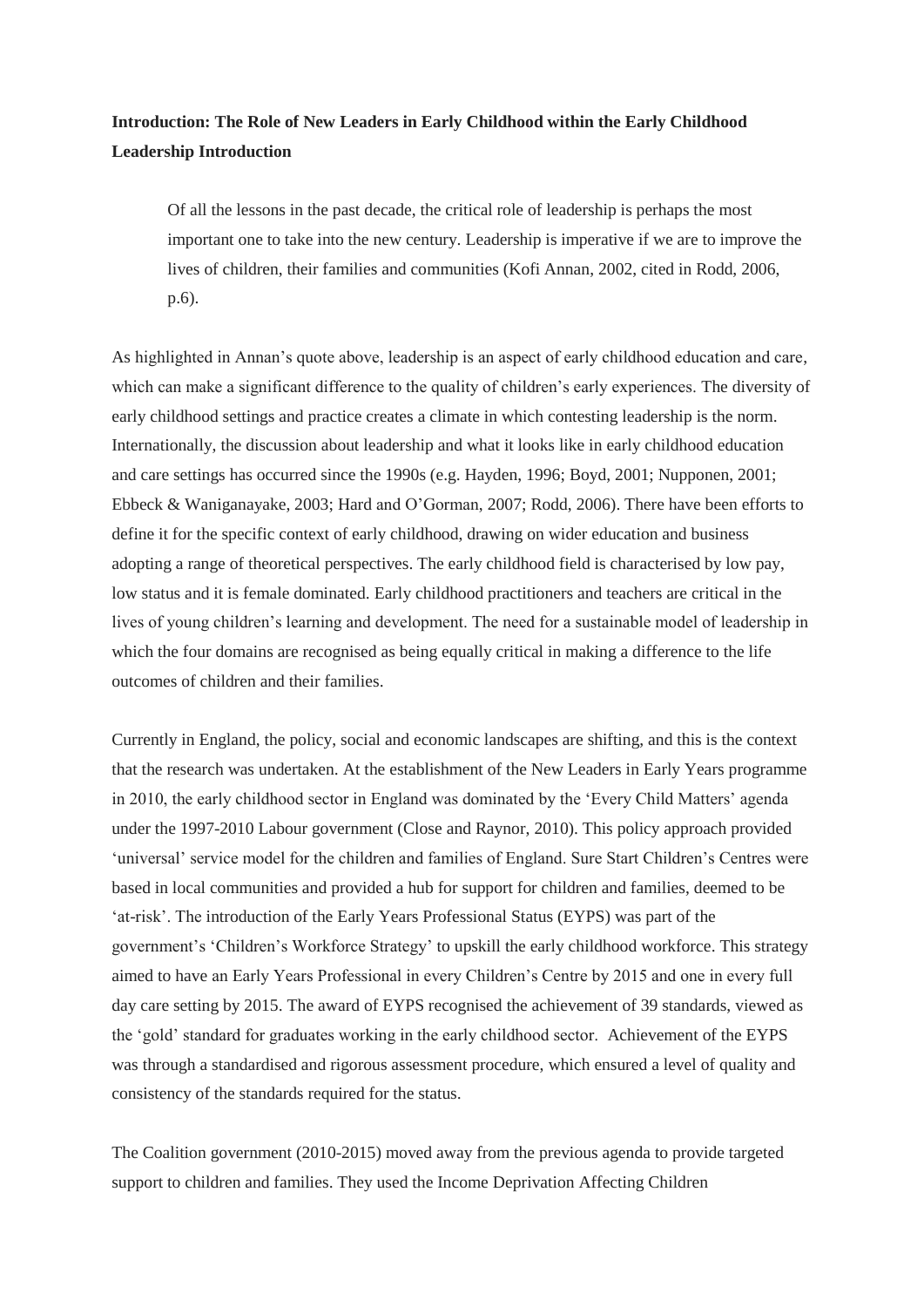Index (IDACI) as a measure for ensuring children and families in these areas would benefit most from funding, particularly in times of austerity. Children's Centres in areas not deemed by local authorities to meet this agenda closed and services emerged in the third sector to fill the gap in these communities. Early intervention services have emerged around the country to target children and families in particular the 'toxic trio'. That is, those children who are at risk due to families whose families may be characterised as having issues with domestic abuse, mental health and substance abuse. The Coalition government introduced the 'More Great Childcare' (2014) policy, which aimed to improve the quality of childcare and at the same time provide more choice for parents. Within this policy, the Early Years Teacher Status (EYTS) superseded EYPS, in order to raise the profile of those people working with children from birth to five years. The EYTS is viewed comparably with Qualified Teacher Status (QTS) with the same entry qualifications required, training programmes and both are subject to Ofsted grading.

Since 2005, there has been a concerted effort by successive governments in England to support the improvement of qualifications and quality in early childhood education and care settings. The drivers for this comes from external sources, such as PISA rankings, OECD reports and as well as national statistics, which show high levels of social disadvantage and intergenerational poverty. The Save the Children report (2016) reiterates the importance of investment in the early childhood. The qualifications of those working with young children is a determinant of improving children's life chances and educational outcomes. The Conservative government, elected in 2015, continued to support the idea of teachers in the early childhood. The aim of the government is to reform society and the economy through high quality education in the Early Childhood, which would also help parents to go back to work. Subsequently, in 2016, the Educational Excellence Everywhere (DfE, 2016a) policy highlights the intended directions of the government. The focus on leadership and effective leadership in education is central to the government's platform for educational reform, although this is not specifically related to the early years, there are clear references to this age group.

It was highly significant in 2010, at a time when the impact of the global economic crisis was hitting England and the 'austerity' budgets from Whitehall saw cuts to many frontline services, the Conservative-led Coalition government piloted a programme to recruit and retain top graduates into the early Childhood sector. Canterbury Christ Church University (CCCU) was the successful bidder in the competitive process and developed two-year postgraduate programme to achieve the aims of the pilot. Building on previous work of the New Labour government and in particular the Children's Workforce Development Council, the initiative aimed to attract, retain and train highly qualified candidates without any prior qualification or experience in the early childhood. The New Leaders in Early Years pilot aimed to develop specialist knowledge in the field of early childhood for people with no prior qualifications and experience. On the two-year programme, two cohorts of students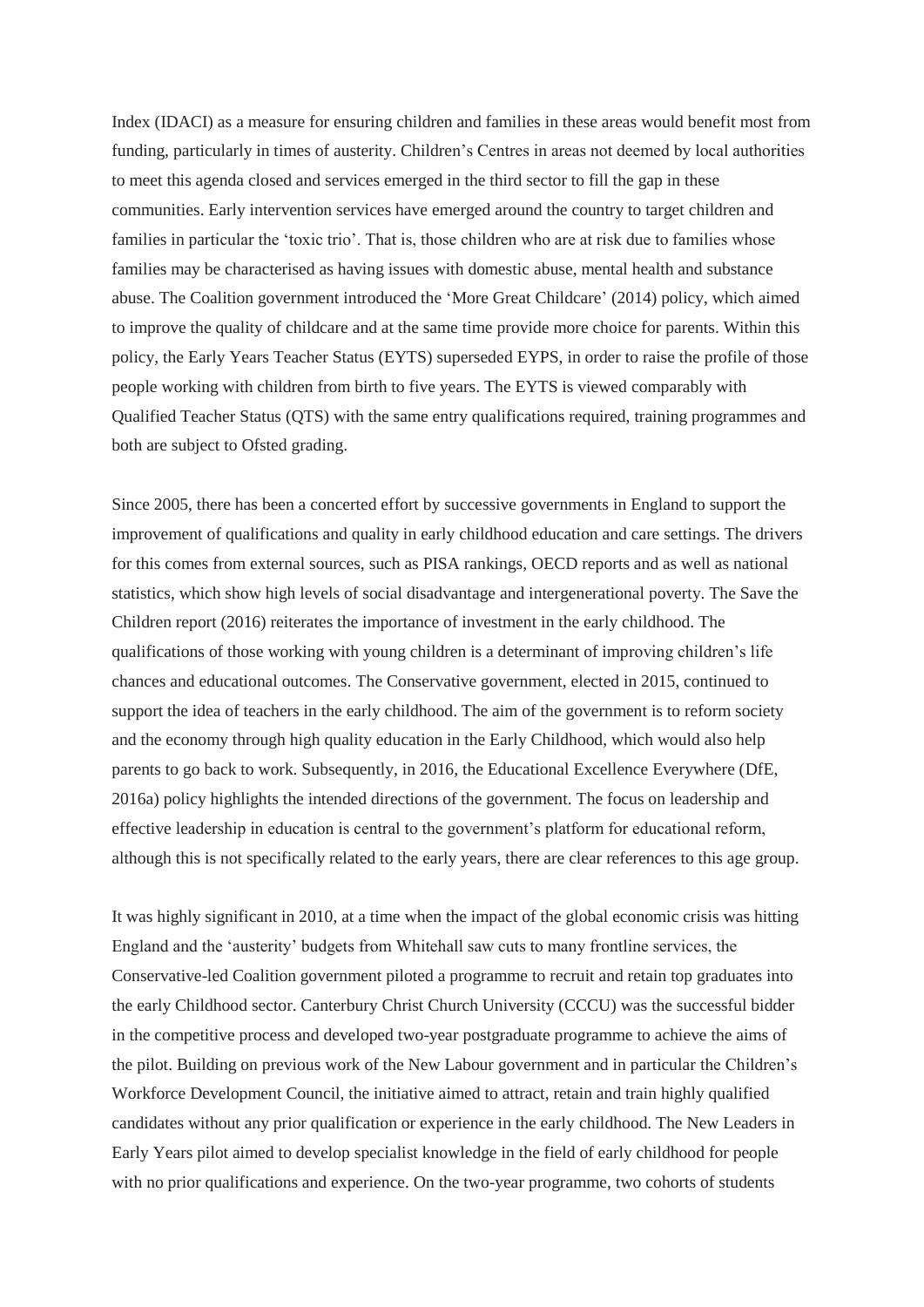completed Masters level modules, the Early Years Professional Status award, 120 days placement, enhancement and professional development days in business, entrepreneurship, leadership and specialist early childhood input. Students experienced challenges in moving from little or no knowledge of the early Childhood sector to leadership roles within a new professional domain, with associated challenges related to status and recognition.

# **Impact of New Leaders in Early Years in shaping policy in England**

Three significant reports and one policy document for the Coalition Government between 2010 and 2014 mentioned New Leaders in Early Years. Frank Field (2010, p.7) in his report "The Foundation Years: preventing poor children becoming poor adults: The report of the Independent Review on Poverty and Life Chances" recommended:

4.30: Department for Education should continue to look for ways to encourage good teachers to teach in schools and work in Children's Centres in deprived areas, including through schemes such as Teach First and New Leaders in Early Years – a new programme starting in a number of disadvantaged areas.

Similarly, Graham Allen (2011) in his report, "Early Intervention: The Next Steps" recommended that the Government continue to:

• increase graduate-led, or even postgraduate, pre-school leadership; and • ensure that all early years settings employ someone with Early Years Professional Status (EYPS) on site (p.xix).

In her report about the Early Years Foundation Stage, Dame Claire Tickell (2011) "The Early Years: Foundations for life, health and learning" recommended that the:

Government retain a focus on the need to up-skill the workforce, to commit to promoting a minimum level 3 qualification and to maintain the ambitions for a graduate-led sector (p.43).

Specifically, with regard to developing leadership in the early years, Tickell (2011) recommended:

The evidence is clear that more needs to be done to support continuing professional development and to build a professional early years workforce. Early years leaders should value, promote and actively encourage their staff to develop their skills to the highest possible level. This requires effective leadership both within and across organisations. I have heard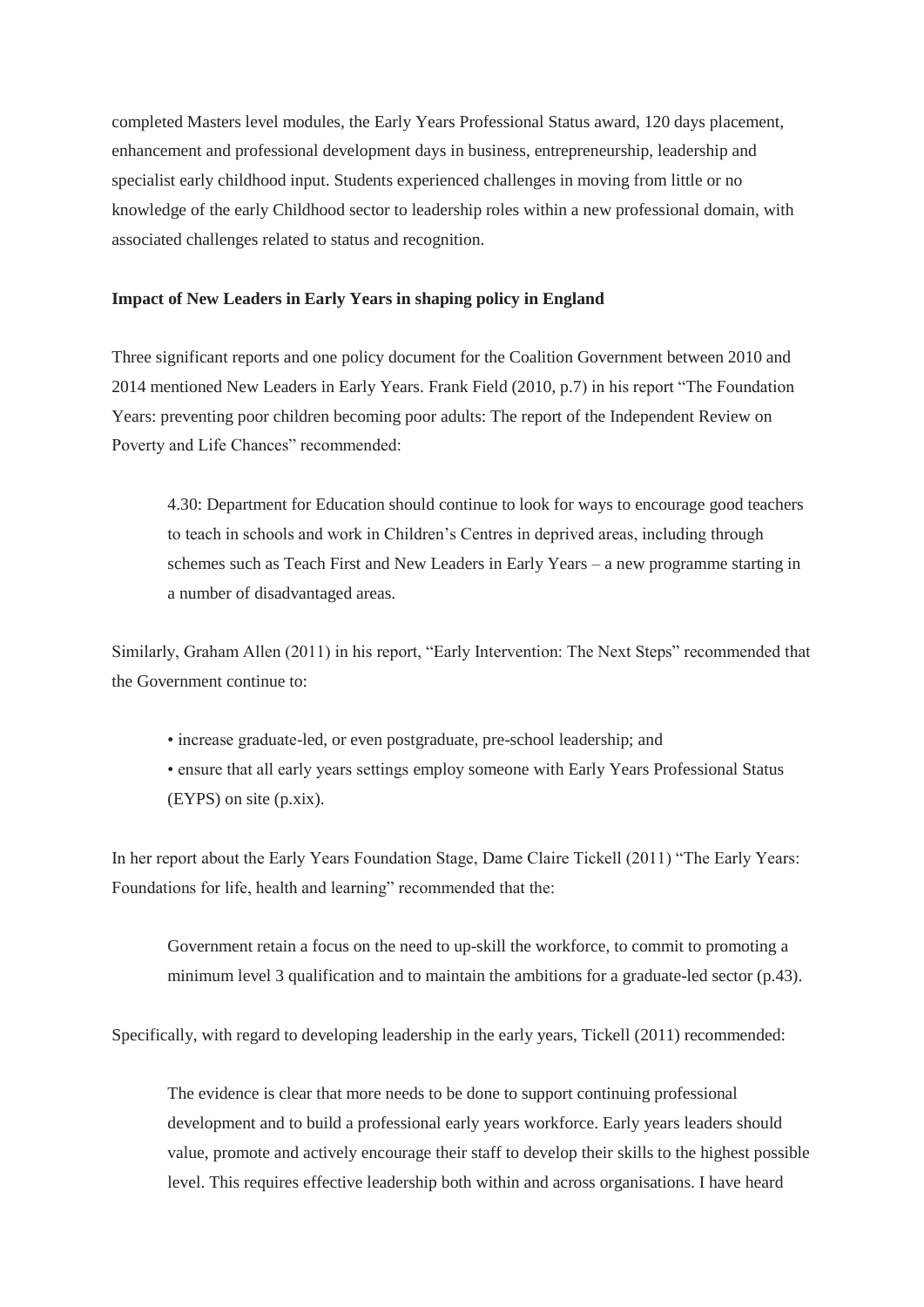encouraging comments about the positive impact of the National Professional Qualification in Integrated Centre Leadership (NPQICL), which has brought together multi-agency approaches in children's centres, instilling greater leadership across the early childhood system. This practice should be continued with a particular focus on supporting middle leaders and developing coherent local strategies for leadership development. Likewise, I also support the **New Leaders in Early Years** programme, the ambition of which encapsulates my desire to see the best people working in the early years (p.43).

At the conclusion of the New Leaders in Early Years pilot, the "More great childcare: Raising quality and giving parents more choice" (2013) policy, Elizabeth Truss outlined her plans for a more qualified workforce. Drawing on findings from the New Leaders in Early Years pilot, recommendations were made, for example some of the features embedded in that programme became part of the new graduate level teacher training pathways, for example, 120 day placement requirement and specialism in birth to 5 years.

We want more high quality graduates to work in the early years. Early Years Professionals have helped improve the quality of early education but public recognition of their status remains low. We will introduce Early Years Teachers to build upon the strengths of the Early Years Professionals programme. Early Years Teachers will specialise in early childhood development and meet the same entry requirements and pass the same skills tests as trainee school teachers (p.7).

#### **Towards a sustainable model for leadership in early childhood**

The changes to education and training of the early childhood workforce in England has seen the goalposts moved on more than one occasion (Lumsden, 2012, p.97). The recent 'Early Years Workforce Strategy' (2017) reviewed previous entry qualification requirements that had been introduced to raise standards in ECEC. Following consultation, it was found that the requirement for Level 3 Early Years Educators to have a Grade C in GCSE Mathematics created a barrier, which meant that recruiting suitable candidates for the workforce was limited. The 'Early Years Workforce Strategy' (2017) recognises that a sustainable approach to improving quality across the sector will in the long-term make a difference for children and their families. It also reaffirms a commitment to pedagogical leadership and the role of the 'expert' practitioner for children from birth to five years.

It is encouraging that the government recognises the challenges that the early childhood workforces faces in terms of low status and pay and this context is not unique to England. For example, Oberhuemer (2011) acknowledges considerable divergences in formal education and training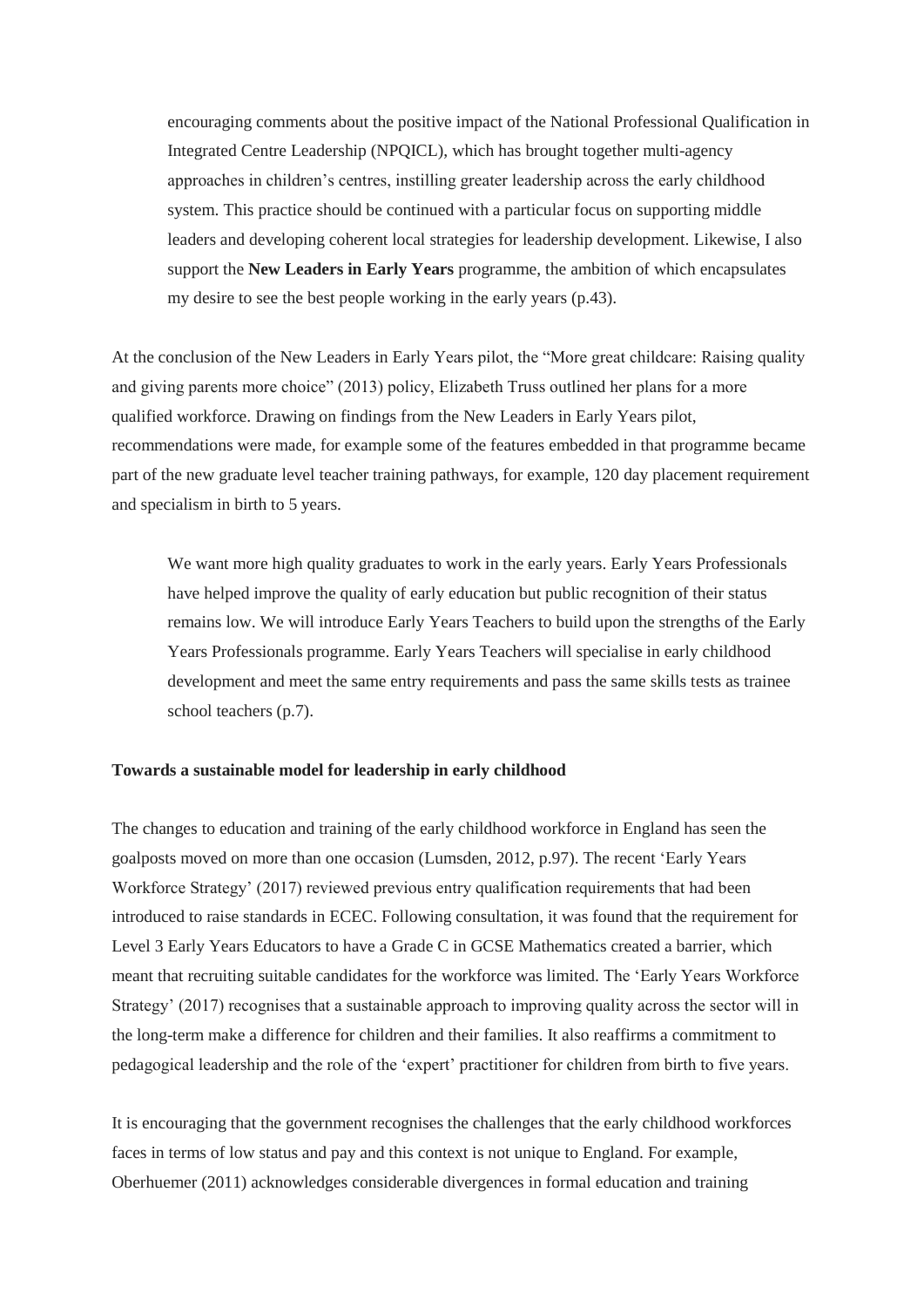requirements across Europe, along with divergences in the desired professional profiles for working with young children. However, she also recognised similar challenges across the workforce in Europe regarding a lack of flexible and inclusive pathways to qualification and status, and a need for more men in the workforce. Reform in England has been well intentioned yet the consequences for the profession have not been fully realised (Oberhuemer, 2011). Education models from other countries, particularly the USA, have influenced policy in England. For example Gourd (2014, p.61) argues that the USA view ECEC through a deficit model of children and families, who need normalising and preparing for success in future life.

Leadership is a key factor in making a difference for young children and their families. Meehan and Meehan (2017) suggest that children's life chances are enhanced when relationships between educators and families are strong, which is a core responsibility of early childhood leaders. Pollard (2010) suggests that the "single most effective means of improving the performance of national educational systems is through excellent teaching." Excellent teaching in the early years requires collaboration with children and their families to promote learning in partnership.

Policy writers internationally recognise that investment in early childhood is critical. Significant investment in educational excellence by improving the qualifications of those working with young children will make a difference to children in the first five years of life (Meehan and Meehan, 2017). Studies such as EPPE (Siraj-Blatchford et al., 2008) provide a clear rationale for the difference that quality and qualifications make to children's ECEC for their later academic outcomes and aspirations.

In the wider context of education, there have been increased demands on teachers and leaders working with children and families. The Save the Children (2016) 'Untapped potential: How England's nursery lottery is failing too many children' report illustrates how previous findings from the OECD (2005) remain relevant. For example, in 2005 an international trend of the aging population of teachers was revealed as a major concern (OECD, 2005). Sustainability of the profession is considered desirable as it is a 'knowledge rich' profession, not only subject knowledge, but the knowledge teachers carry about children, their learning and their families. This is also the case with those adults working with children from birth to five years.

This paper presents a sustainable model of leadership. Drawing on the findings of the NLEY project, in which a community of learners was established in person and using a virtual learning environment and Facebook, inclusion of mentoring throughout the programme and for many participants this continued informally post programme and the curriculum of NLEY over an intensive two-year period supported the transformation of this unique leadership programme.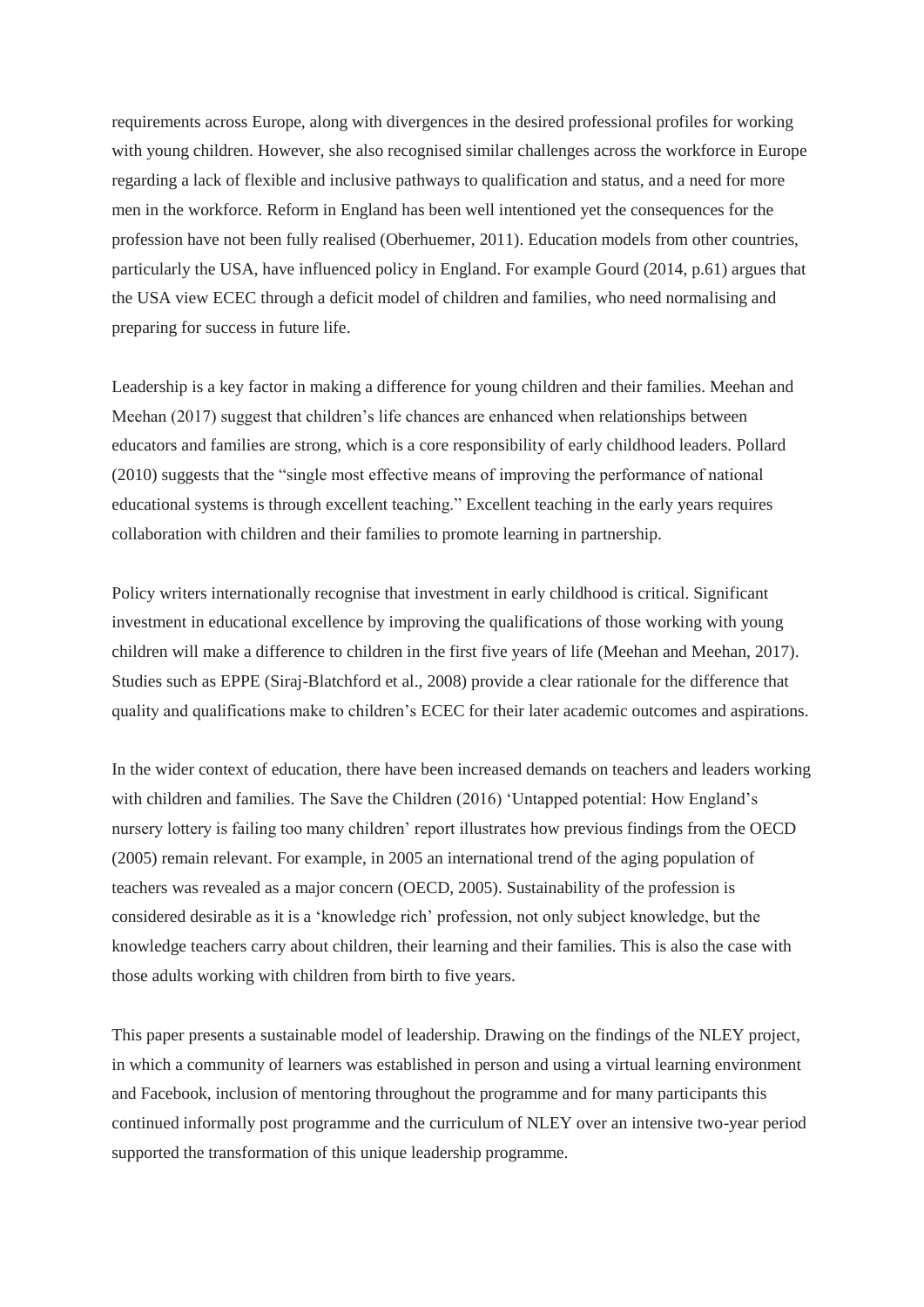Grooms and Reid-Martinez (2011) suggested that sustainable leadership is developed through ongoing leadership development, which is a process not an end state. This was implicit in the design of the NLEY programme, which included intentional leadership modelling, mentoring and reflection. Similarly, Close and Raynor (2010, p.13) recommend that effective leadership development programmes hold certain characteristics, based upon a review of a number of leadership programme approaches. They recommend that it is necessary to provide opportunities to reflect, question one's own practice and leadership, make links between learning about leadership theory and research and practice, as well as relevance to everyday work. They also suggest it is important to offer chances to solve real life, real time issues, membership to a community of like-minded others, as well as mentoring and feedback, which challenges and supports existing thought and actions. This approach to leadership development is supported by the literature, for instance in New Zealand, the use of mentoring by experienced facilitators establish a collaborative leadership style, in which the development of a shared vision and an emphasis on the emotional intelligence is considered important (Thornton et al., 2009)

The Sustainable Early Childhood Leadership model below contains four domains, which highlight key attributes that contribute towards effective early childhood leadership. Meehan (2011) developed the conceptual framework to acknowledge the necessary facets of becoming a more sustainable and effective early childhood leader. Firstly, specialist knowledge are the specific skills, attributes, qualities and experience that a leader holds, which may be gained through both academic and vocational aspects. This includes pedagogical knowledge and leadership skills. Secondly, being an effective early childhood leader requires notions of professionalism, for instance in relation to a leader's ethics, values, cultures, beliefs, communication and interpersonal skills. Thirdly, Meehan (2011) argues that the recognition placed on early childhood leaders, in respect to their status, pay and the conditions of the early childhood sector, plays a role in how effective their leadership may be. Finally, the qualifications that a leader holds, both in relation to the level of study and specific areas of study, contribute to an early childhood leader's success. When combined, these four elements create leaders who can provide quality opportunities and outcomes for children.

# INSERT FIGURE 1

### **The Importance of Pedagogic Leaders in the Early Childhood**

Another important factor in the discussion of early childhood leadership is the concept of pedagogical leadership. It could be argued that Early Years Professionals are in fact teachers and educators. The emphasis of EYPS was on the role of leadership and the extent to which they are leaders were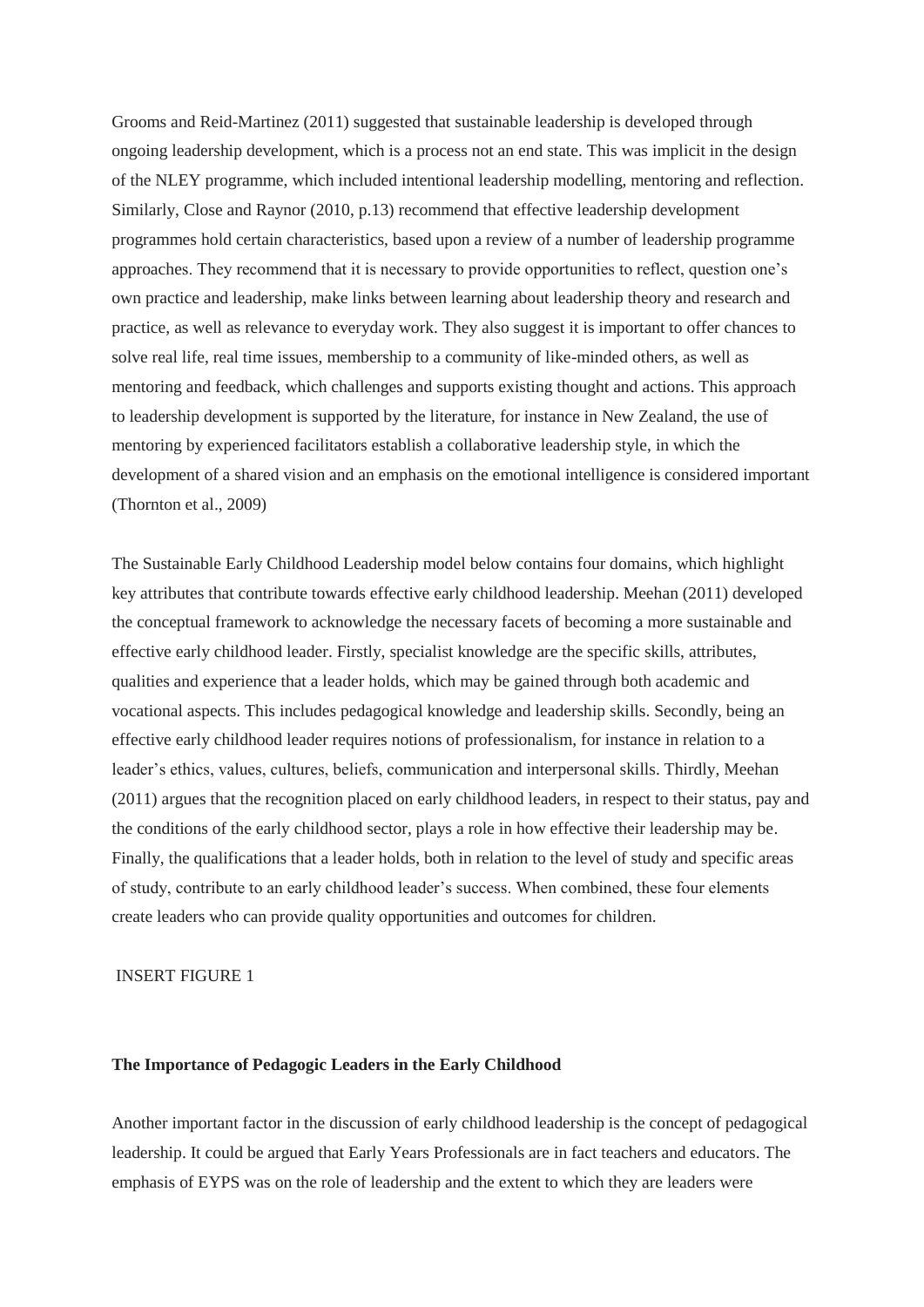responsible for leading teaching, learning and curriculum development for young children. Pedagogical leadership is becoming increasingly significant in the field of ECEC due to the need within the sector to increase quality through organisational change. The key contribution of a pedagogical leader is the partnerships they facilitate with others in order to change their practice and challenge others to see themselves as researchers in the teaching and learning process (Coughlin and Baird, 2013: 1).

In ECEC, pedagogical leaders ensure that practices are appropriate for children and also advocate on behalf of children and families. This is important but often overlooked, partly due to a reluctance on the part of early childhood practitioners to see themselves as leaders (Blatchford and Manni, 2006). It is significant that in EYPS and in subsequent qualifications such as New Leaders in Early Years and EYTS, that a focus on leadership remains. This constitutes an attempt to break this mould and demonstrate to practitioners the vital role they have in leading teaching and learning.

#### **The New Leaders in Early Years Programme**

The New Leaders in Early Years programme was developed with characteristics of effective early years leadership programmes in mind. Research findings from projects such as EPPE (Siraj-Blatchford et al., 2008) highlighted the need for enhanced qualifications for those working with young children. The EPPE study found that young children's life chances significantly improved when practitioner qualifications were higher. As a result, Department for Education was keen to set up a pathway, based upon the success of Teach First model, for people who were high achievers from other backgrounds who may not have considered working with young children.

The programme included four core components over a two-year period. The first component was an MA in Early Years. Secondly, in the first year of study, MA modules took place alongside training Early Years Professional Status (EYPS), with the assessment for EYPS taking place at the end of the first year. Thirdly, a further facet of the course was an immersive and bespoke early childhood and leadership programme that spanned both years of study, which included workshops, professional development and facilitated coaching. Finally, central to the whole programme throughout the two years was the element of placement. In the first year, students undertook 120 days of placements, including a placement in a Children's Centre, with a childminder, and a Private Voluntary and Independent (PVI) setting. The IDACI score of placements was a primary consideration in ensuring that the participants had the potential to make the most impact in high-need communities. During the second year, owing to their status as Early Years Professionals, students gained paid employment within the sector, and were encouraged to seek employment in areas of disadvantage.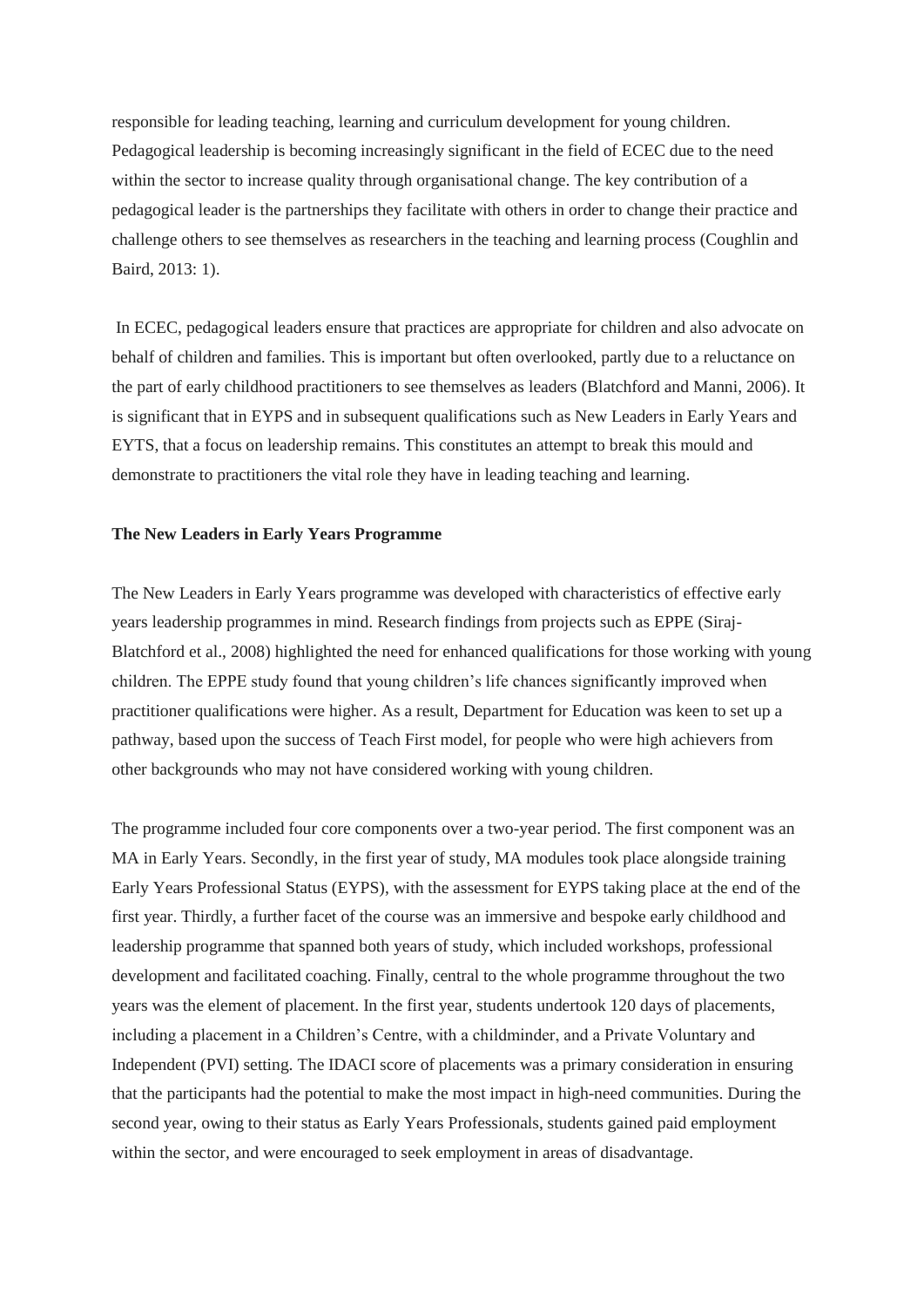# INSERT FIGURE 2

# **Research Method: Gathering Experiences of New Leaders in Early Years**

### *Research Question*

The rationale for this piece of research stems from a belief that pedagogic leaders in the early childhood are vitally important, and that a sustainable model of effective early years leadership is necessary to make a difference to the life outcomes of children and their families. Thus, this piece of research intends to contribute to a discussion about what a sustainable model for effective early childhood leaders may look like and what the challenges of achieving a sustainable workforce of early childhood leaders might be. This is significant in light of policy such as the Educational Excellence Everywhere (2016a), which emphasises the role of effective leadership within education, and given views such as that from Annan (2002) that it is effective leadership within early childhood that can make the biggest different to the lives of children and families.

With this in mind, this piece of research sought to consider Meehan's (2011) sustainable model of early childhood leadership by asking:

- *To what extent do (1) Specialist Knowledge, (2) Recognition, (3) Professionalism and (4) Qualifications play a role in creating effective leaders through the NLEY Programme?*
- *What are the barriers to creating a sustainable workforce of early childhood leaders?*

# *The New Leaders in Early Years Participants*

The selection and recruitment of students to the programme were based on a strict set of entry requirements, which included a UK Bachelor's degree with an upper second class or above, Grade C or above in GCSE English Language and Mathematics and a commitment to join the two-year full time programme. Potential students were required to participate in a one-day Assessment Centre. This Assessment Centre screened students for knowledge, dispositions and attributes against a set of eight competences and looked not only for those who demonstrated leadership qualities, but also those candidates who had the potential to develop. The competences screened at the Assessment Centre based around knowledge, dispositions and attributes that link with Aubrey's (2007) attributes for leadership. These eight competencies were:

Ethical and principle driven practice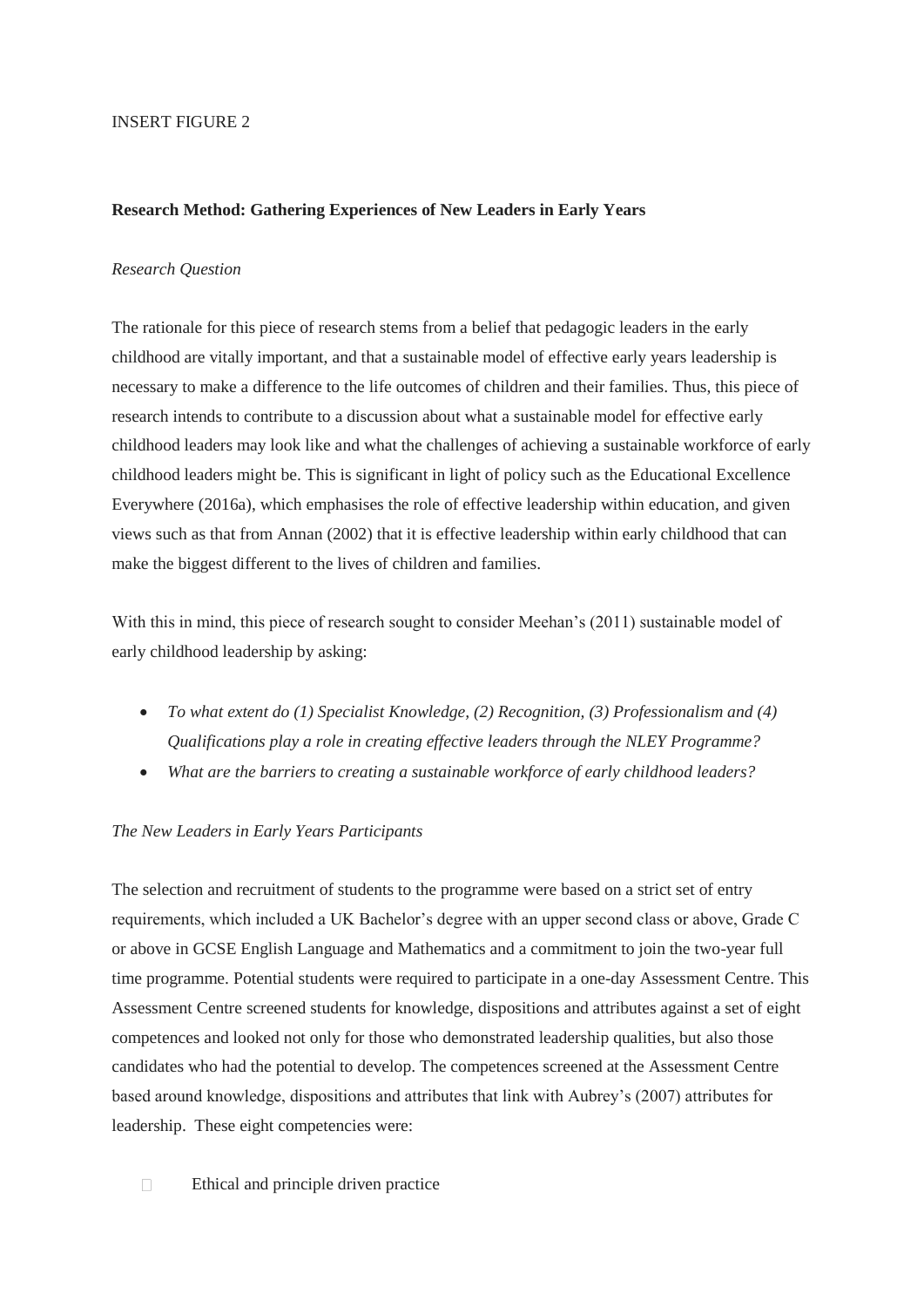- **Planning and organisation**
- $\Box$  Reflective
- $\Box$  Commitment to working with children
- $\Box$  Creativity and problem solving
- **Knowledge and desire to learn**
- Resilience and commitment to change
- Self-evaluation skills

In November 2010, Cohort 1 began study, whilst Cohort 2 commenced in September 2011. Cohort 1 comprised initially of 23 students and Cohort 2 initially consisted of 30 students. These students came from a diverse range of backgrounds, including with undergraduate degrees within Modern Foreign Languages, Business Studies, Criminology, Drama, Geography and Psychology and with prior professional backgrounds including education, retail and project management.

Following completion of the programme, students gained employment in a variety of fields related to ECEC, which both encompassed direct work with children and families as well as work influencing them indirectly. This work included roles as FE and HE lecturers, nursery managers, early years practitioners, within family support and as outreach workers. Their academic outcomes from the course were as follows (Tivey, 2013):

# INSERT TABLE 1

# *Methods*

In order to examine the extent to which the four facets of Meehan's (2011) sustainable model of early childhood leadership were a factor in the learning and development of the NLEY participants, this study triangulated data from three different sources. Firstly, it examined written statements of around 1000-1500 words from the programme application forms of the 53 Cohort 1 and Cohort 2 participants. These statements outlined participants' beliefs about their suitability for the programme and evidence of meeting eight competencies: ethical and principle driven practice, a reflective approach, a commitment to working with children and families, creativity and problem solving, knowledge and desire to learn, planning and organisation, resilience and commitment to change and finally self-evaluation skills.

Secondly, semi-structured interviews of 30-35 minutes, with 10 of the NLEY students (6 from Cohort 1 and 4 from Cohort 2) took place. For Cohort 1 students, these interviews took place 18 months after course completion, and Cohort 2 students had completed the course 6 months prior to interviews. The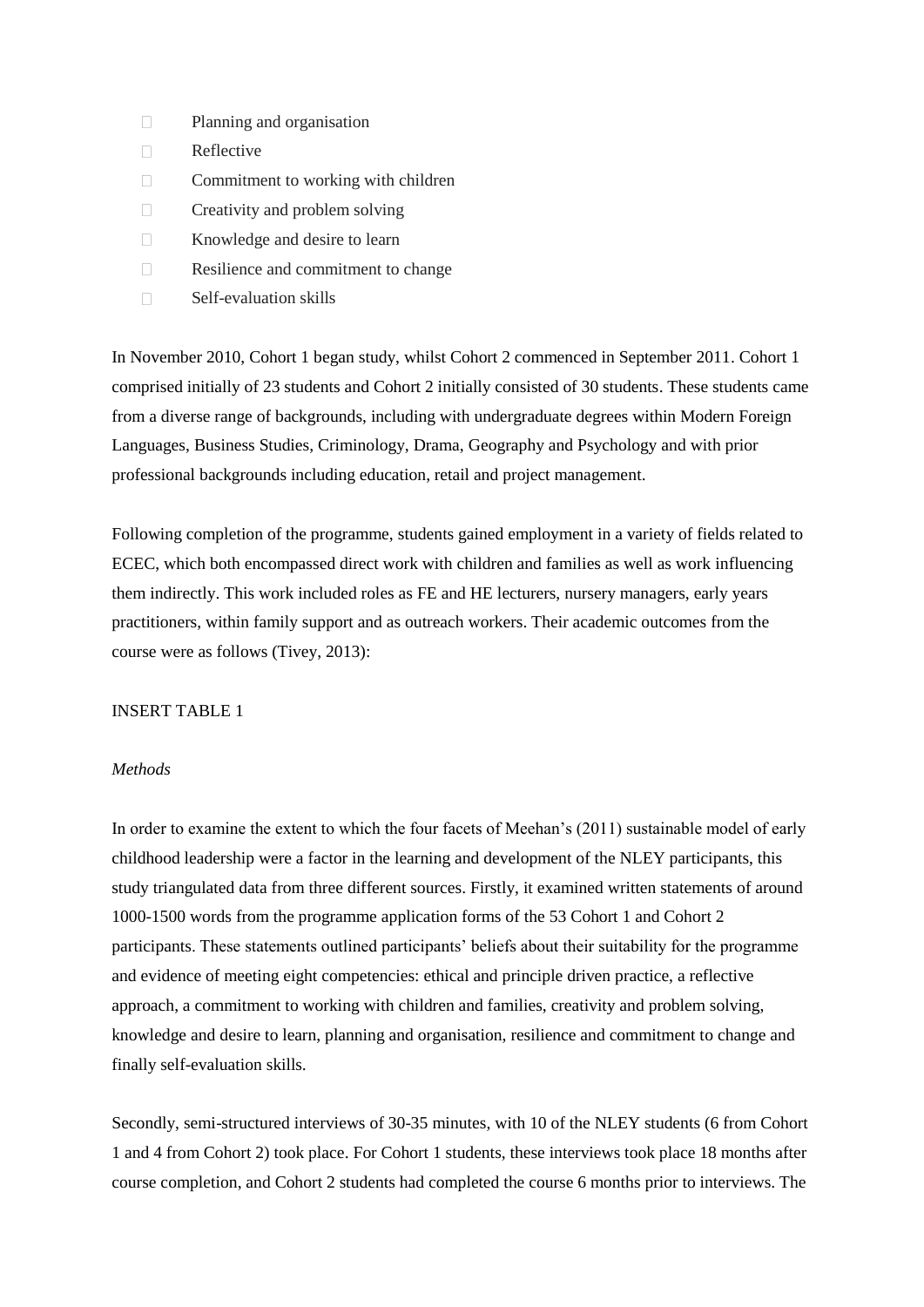semi-structured interviews focussed on participants' current job role and responsibilities, perceptions of making an impact in the early childhood sector, perceptions of the role of the NLEY programme in supporting students to make an impact and future career aspirations.

The use of semi-structured interviews as a means of data collection fitted with the dialogic approach to formative evaluation had been central to the NLEY programme. As a pilot, the course had used a dialogic approach through surveys, focus groups, telephone interviews, programme evaluations and reflective diaries (from both of staff and students) to aid ongoing co-construction of the course (Jackson and Meehan, 2012). During the process, ethical procedures in place at the University were used to ensure that participants' right to anonymity, privacy and participation were considered at all times.

Finally, qualitative data from electronic destination questionnaire that 35 students had completed after completing the programme was analysed. For Cohort 1 students, the destination survey came 13 months after completion of the programme, and for Cohort 2 students this came 3 months after course completion. The destination questionnaire had gathered information about students' current employment duties and salary, future career plans and the continuing professional development they had undertaken, but for the purpose of this research were considered solely in light of the participants' statements about how they believed they had had an impact in the ECEC sector.

#### *Data Analysis*

To analyse the data, qualitative thematic analysis took place by adapting Braun and Clarke's (2006) steps of thematic analysis. The analysis sought to consider the extent to which the data generated from the application forms and interviews aligned to the four elements of Meehan's (2011) Sustainable Early Childhood Leadership model. Coding in this way intended to identify the extent to which participants referred to elements of specialist knowledge, professionalism, qualifications and recognition. The themes emerged from the participants' initial aspirations and their desire to make an impact in ECEC in relation to their lived experiences as Early Years Professionals. Comparisons were made between participants' identification with the four elements both pre- and post- programme, with respect to their values, experiences and self-perceived impact on the lives of children and families.

# INSERT TABLE 2

**Findings and Discussion: The Conceptual Framework as a tool for Reflecting upon Leadership Elements**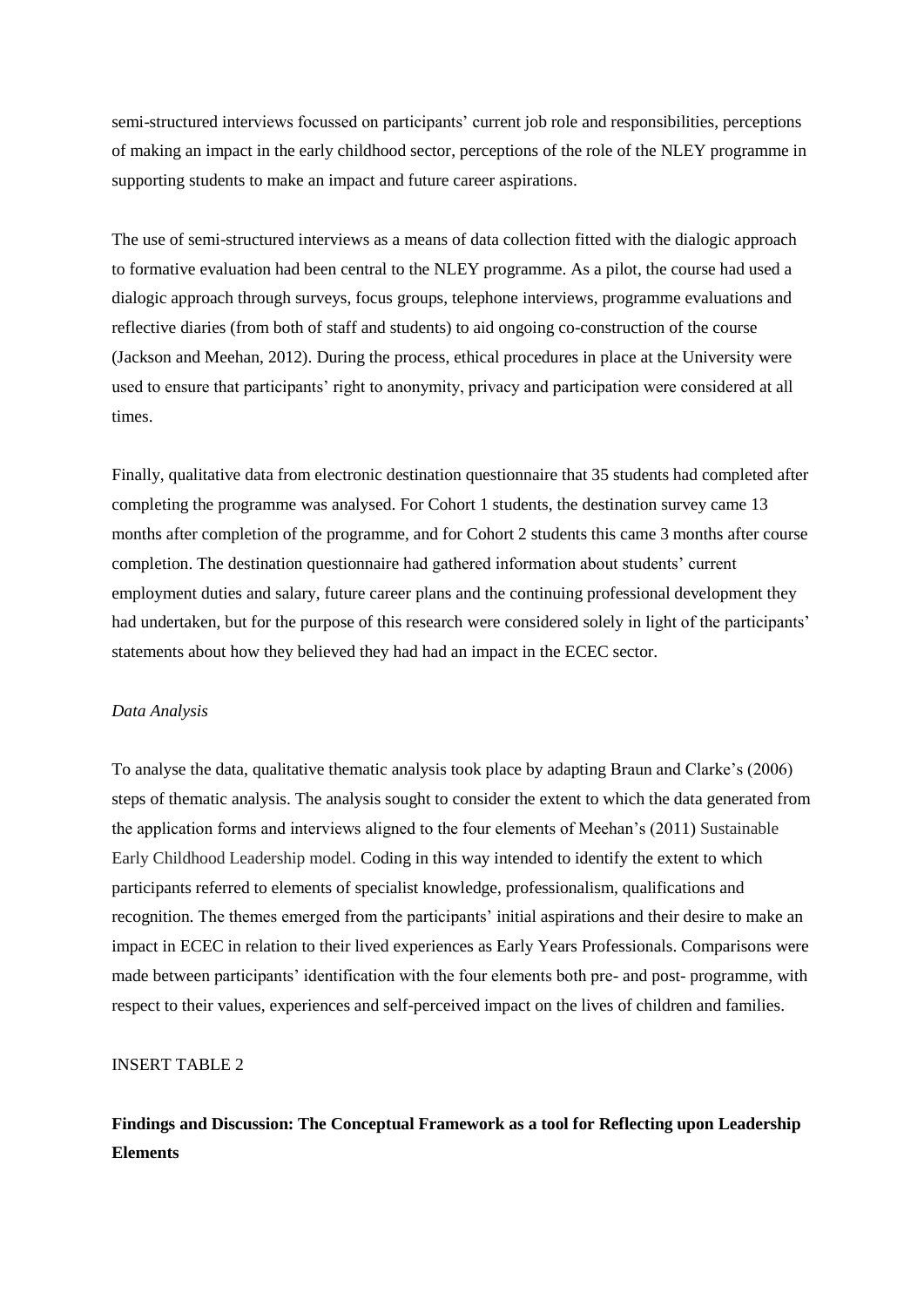Using the conceptual framework as a methodological tool for data analysis has identified the extent to which NLEY students align their beliefs, experiences and views with the four domains of the conceptual framework, both prior to the programme commencing and post course completion. Thus, the analysis and discussion of findings for this study seeks to break down the conceptual framework into the four domains and analyse the data within these four themes.

# INSERT TABLE 3

#### **Specialist knowledge**

Meehan (2011) outlines Specialist Knowledge as indicators of knowledge, skills, attributes, qualities and experience. The NLEY course sought to develop participants' understanding of children's growth, learning and development and their management and leadership ability. This was in part through adapting aspects of the National Professional Qualification in Integrated Centre Leadership (NPQICL) (Jackson and Hryniewicz, 2011; National College, 2010). Although specialist knowledge within the early childhood was not an essential or desired characteristic of potential NLEY participants, proof of a desire to develop knowledge and skills was considered within applications. Participants outlined on application forms evidence towards this.

For example, one participant on their application form wrote:

The passion I have has been demonstrated by my volunteering jobs, notably the Sure Start Centre. The Sure Start Centre gave me an insight into how diverse a community can be. I was able to work with children from deprived areas with little social skills, who thrived on attention and fun. This made me more determined to choose a career path where I could continue to make a difference.

Certainly, this specialist knowledge was built up through studying on the MA and towards Early Years Professional Status, with participants in semi-structured interviews identifying the importance of specialist knowledge for positive impacts within their job roles, for example another participant said:

The programme helped me develop my skills so I can be reflective and learn in different situations. It helped me open to different pedagogies and to become a more reflective teacher.

Within application forms, several participants outlined their specialist knowledge in the field of early childhood already, with one participant with an undergraduate degree in Theatre, Performance and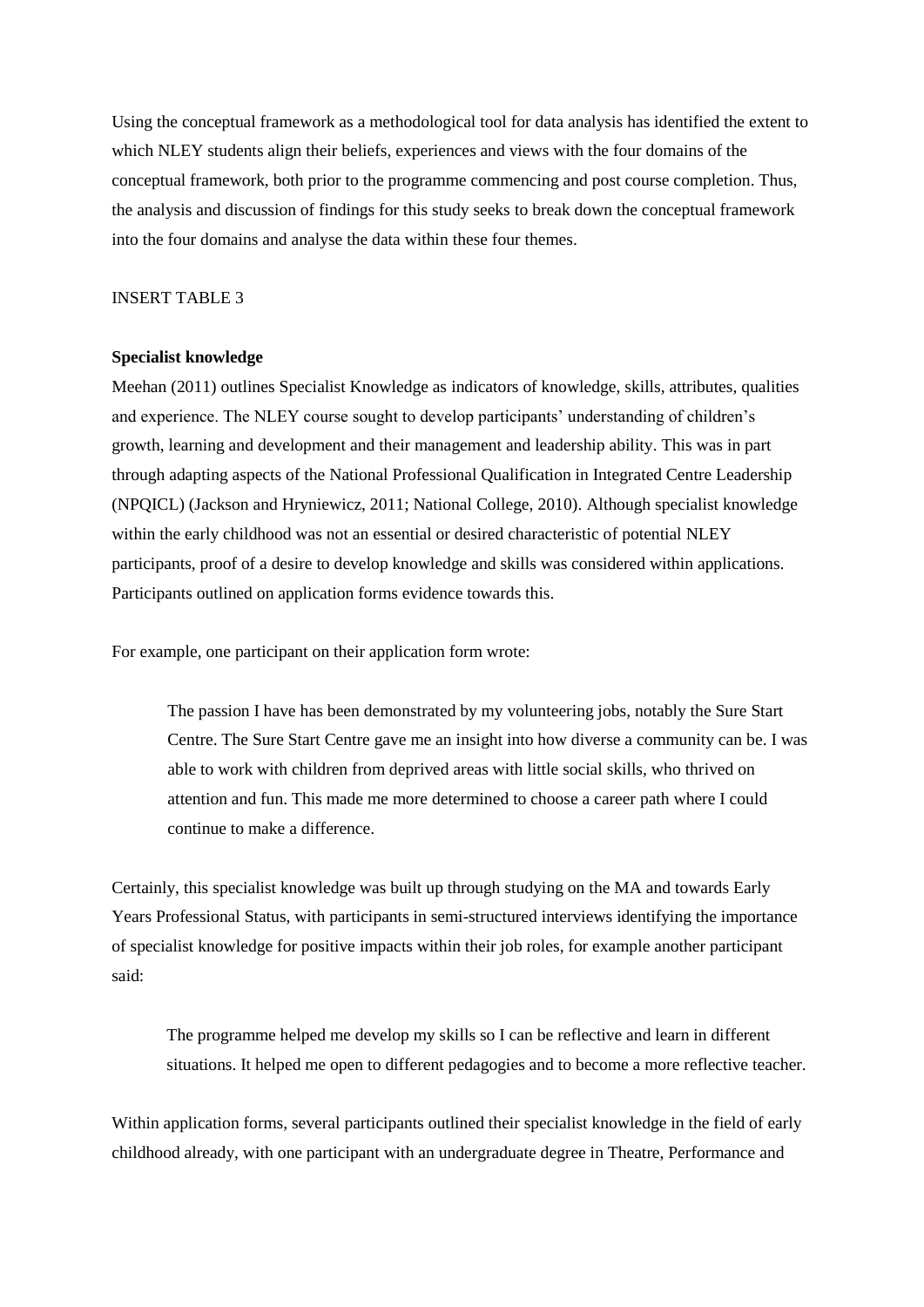Event Design having completed a dissertation on children's play in relation to effective environments. Others expressed that they did not have practical experiences, but showed awareness of policy:

Though I do not have a great knowledge of the education system or the curriculum, I have read through the Government's 'Every Child Matters' policy, and my thinking and philosophies align with it quite closely.

Having completed EYPS and an MA in Early Years, in the final semi-structured interviews, participants outlined the impact their specialist knowledge was having in their current roles. One participant, who following the course has opened her own private day nursery, spoke of how the course had "given a good understanding of early childhood, the skills to be reflective and made me able to lead other members of staff in being the same". This example highlights elements of pedagogical leadership (e.g. Heikka and Waniganayake, 2011) which the course aimed to promote. Another student working in a private day nursery spoke of the impact that gaining EYPS had had on their personal practice in terms of their knowledge of children's needs, stating:

I see children as independent individuals, not babies who just need caring for, but they are growing and on their way to being a good person, who may have difficulties, but I am able to give them support.

One added that through the NLEY programme she was able to start employment "very aware of what I was doing and why I was doing it" through picking up experiences first hand on placement. However, a potential barrier to specialist knowledge was that some students felt that, despite the integral element of placements within the programme, more opportunities to develop practical skills could have enhanced Specialist Knowledge:

The only aspect that perhaps the course itself didn't contribute to was in terms of practical skills, although I guess the placements provided and tested our practical skills, as a real life experience.

#### **Professionalism**

Application forms, semi-structured interviews and destination data showed evidence of the participants' ethics, values, culture, beliefs, communication and interpersonal skills. The recruitment process for the programme specifically looked for potential participants who demonstrated that they were or had the potential to be ethical and use a set of principles to underpin their practice, were reflective and able to evaluate themselves in a range of contexts. In addition, a commitment to working with children and a desire to learn were highly desirable attributes.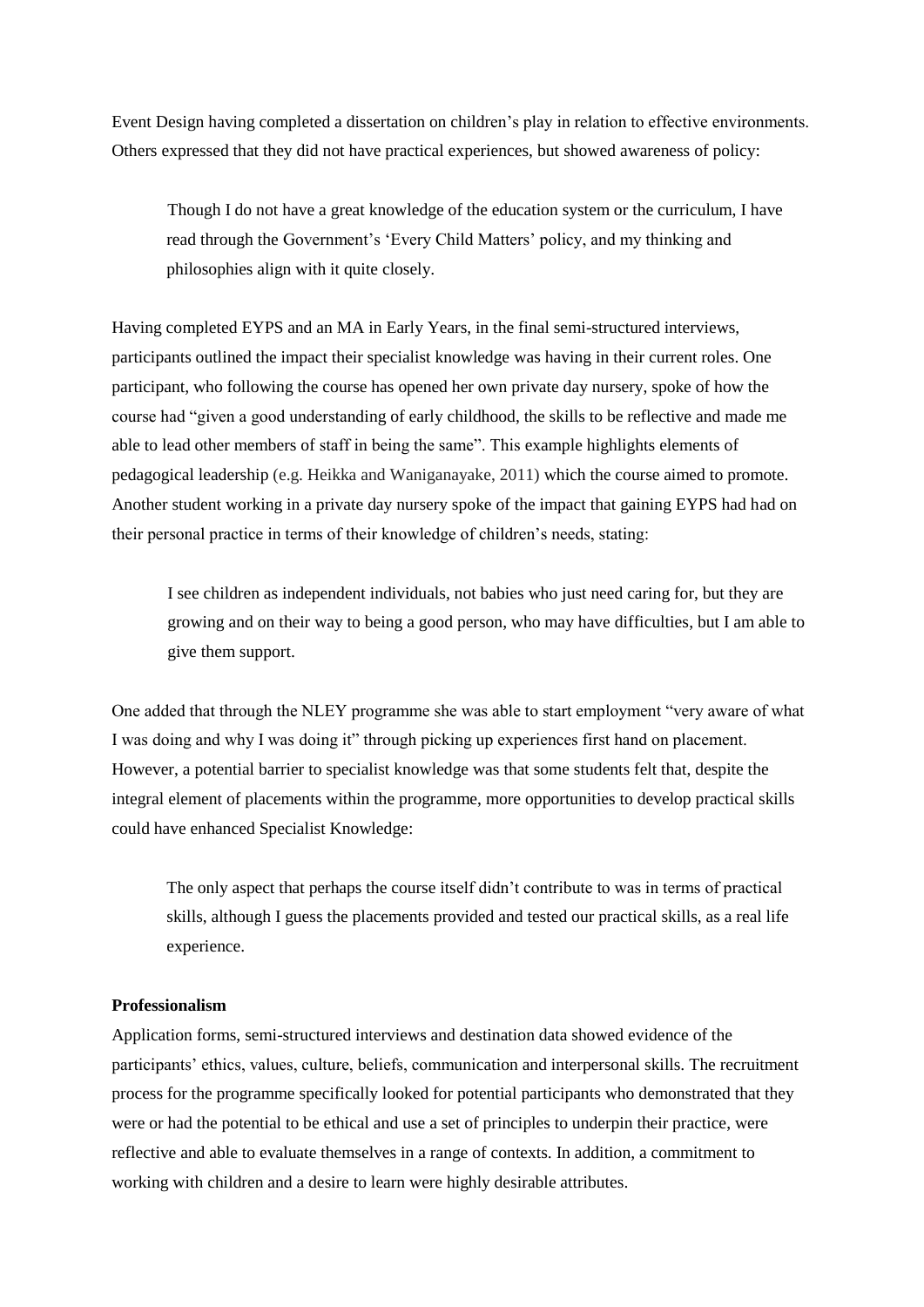I am passionate about improving outcomes and opportunities for young children in deprived areas, as I have seen some of the challenges that they face and understand how vital the early years of a child's life are to their future.

In the semi-structured interviews, participants identified the importance of reflection, which was a key characteristic of the NLEY programme. One participant stated: "The programme helped me develop my skills so I can be reflective and learn in different situations". Another participant succinctly explained that when considering the concept of making a difference to the lives of children and families, what is crucial "is not only the relationships formed between children and their families, but more important is making a difference to the attitudes of staff". She cited the need for a common vision and goal, and believed that she was having the most impact by sharing her vision with colleagues, as well as modelling good practice to them. One other participant noted that she felt a shared vision and ethos in particular with other members of staff in her setting who had Level 6 qualifications, perhaps suggesting a link between a similar level of qualifications and a same shared ethos.

Lumsden (2012) identifies that there is a resistance to higher levels of qualifications by members of the early years sector, due to the belief that providing quality childcare is instinctive rather than theory-driven. Some participants experienced resistance in being accepted into the culture of the early years workforce due to their backgrounds and qualifications. For example:

Although my training had impact on my practice I did not feel the EYP collective identity to be strong and robust enough to accommodate NLEYs, instead I found this to be a hostile environment.

#### **Recognition**

Participants identified issues such as low status, pay, poor conditions and esteem/value. Two participants cited low pay as being an influential factor in leaving the ECEC sector entirely. Several participants felt that they did not receive recognition for holding EYPS or an MA degree, and felt it had a negative impact on how other practitioners perceived them. Salary levels of the NLEY participants broadly fit with the Department for Education's (2014) 'Childcare and Early Years Providers Survey 2013'.

Salaries of NLEY participants differed post course completion, dependent on the job role they gained after graduation. The most highly paid NLEY held a position as Lecturer in Early Years, earning slightly over £30,000 per annum. Yet the 22 participants who identified from their final destination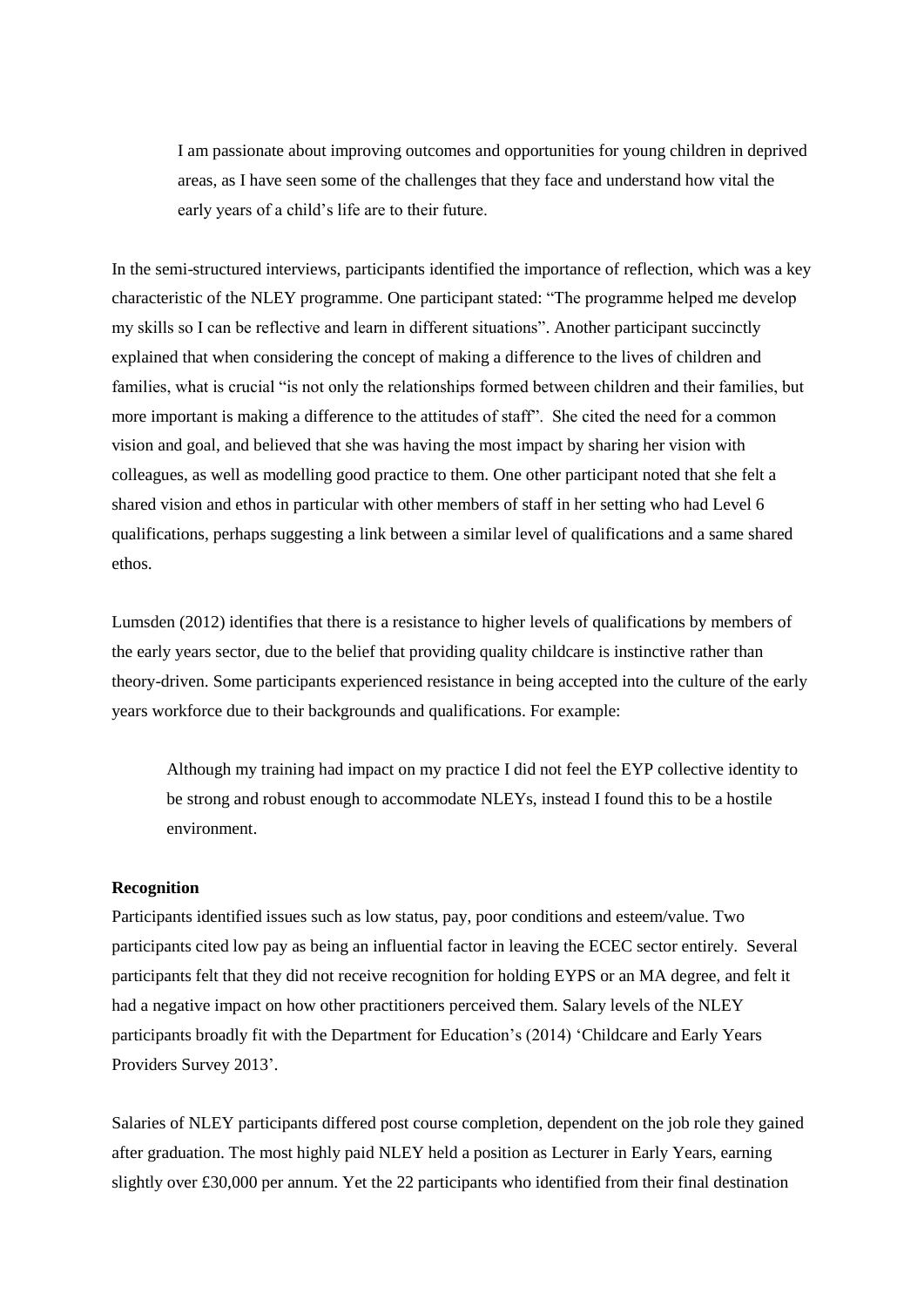surveys that they were working directly with children in either a practitioner or a management/leadership role had average salaries of significantly less. Of the 18 participants that worked directly with children who supplied information about their salary, on average these earned approximately £15000 per annum. However, several of these roles were term-time only, which may account for the low figure. The salaries of the NLEY participants working directly with children closely link to the wage of early childhood practitioners as a whole; staff in full day care settings earned on average £8.40 per hour in 2013, whilst the average hourly rate for the UK workforce as a whole stood at £15.19 (Department for Education, 2014, p.134). However, the introduction of the National Living Wage in 2016 to £7.20 has seen an improvement in the average salary of practitioners (Department for Education, 2016b).

NLEY participants cited low levels of recognition as reasons why they did not want to remain in certain settings or within the ECEC sector. Within an interview, one participant had handed in their notice because they did not feel that their setting recognised or valued their MA or EYPS. Within the final destination data collection, some participants wrote comments that related to their low recognition, for instance "I am the most qualified I have ever been, working the hardest I have ever worked, earning a third of what I have previously earned." Another wrote that "the status, pay and conditions of early childhood workers needs to improve in order to make a real difference to young children and their families in a meaningful way". However, one participant finished their interview confidently with "I am confident that changes to pay and status in the early childhood landscape will come, because people are always working just so hard".

#### **Qualifications**

The NLEY participants form part of the 13,352 people who held Early Years Professional Status in 2013 (Department for Education, 2014, p.160). Yet in 2013, only 74% of full day care providers viewed it as important to employ someone with EYPS, despite Save the Children (2016) stating the importance of graduate level qualifications for children's outcomes. This is in contrast to Blanden, Hansen and McNally (2017) who claim that high-level qualifications provide only a small effect on academic outcomes, although the study found that interactions that those with higher qualifications had with children were of higher quality. Sylva, Sammons, Siraj, Taggaart, Mathers and Melhuish (2017) reject Blandon et al.'s (2017) findings, identifying shortcomings in the research methology and scope of the study. Surely, in the longer-term, the quality of the interactions will have an impact on children's learning, resilience and development.

Recent changes in policy and the 'Early Years Workforce Strategy' (2017) reaffirm the importance of graduates and leadership of learning and teaching for England's youngest children. Whether future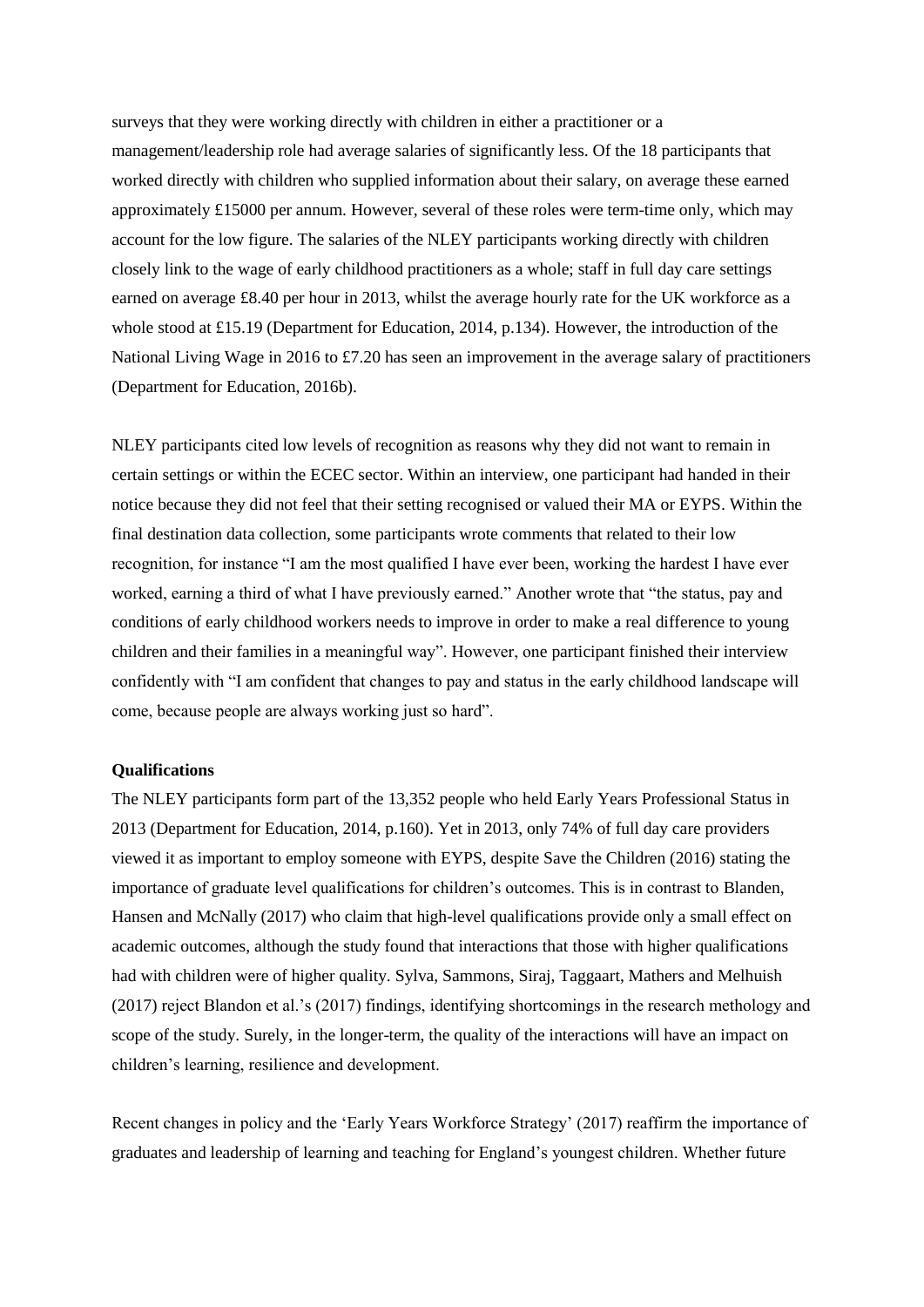changes mean that owners and managers of ECEC settings make changes to the role, job titles and salaries of high-qualified ECEC graduates is yet to been seen.

In terms of graduate and postgraduate qualifications, only 2% of paid practitioners in early childhood full-day care and sessional settings held a Level 7 qualification in 2013. Thus, the NLEY participants who had gained an MA in Early Years working in those settings are within an incredibly small minority, in which the most prevalent qualification held was a Level 3 (Department for Education, 2014, p.228). Between 2013 and 2016, the number of nursery staff holding at least a Level 3 qualification has risen, and now stands at 94% (DfE, 2016b). At the time of the destination data survey, 30 participants had achieved an MA in Early Years and three participants had gained a Postgraduate Diploma. Of the 30 awarded an MA in Early Years, slightly over a third  $(n=11)$  were awarded a Distinction, and an additional 14 were awarded a Merit. This high number of Merits and Distinctions may reflect the intensive nature of the course and the additional of supplementary and specialist sessions. It may also reflect, in a similar way to a Foundation Degree, the requirement on some occasions to base MA assignments on research carried out in the workplace or on placement, which acted to supplement the practical and theoretical knowledge base that the programme sought to construct.

Several participants noted what they believed was the distinction between EYPS and the typical Level 3 qualifications that many of their colleagues held. For instance, one participant stated that the NLEY course had "a whole different approach to Level 3 qualifications" was evident in terms of the examination of theory and links to practice.

#### **Conclusion**

In conclusion, the Sustainable Early Childhood Leadership Model (Meehan, 2011) was a helpful lens to interrogate the experiences of participants who had embarked on an ambition programme aimed at making a difference for young children and their families. The data presented confirms that the conceptual model is effective in drawing together the key elements of leadership, and acknowledges the complexities for sustainable pedagogical leadership in ECEC.

One notable finding, which has implications for future research, was the strength within the NLEY programme of the facilitated coaching scheme for participants in their employment year. This type of scheme may lead to better outcomes for children and their families and is conducive to a sustainable leadership model. This scheme was highly successful for participants. Within the destination survey participants considered the role, success and impact of the facilitated coaching scheme, and many suggested that the opportunity to have support and guidance from an established member of the field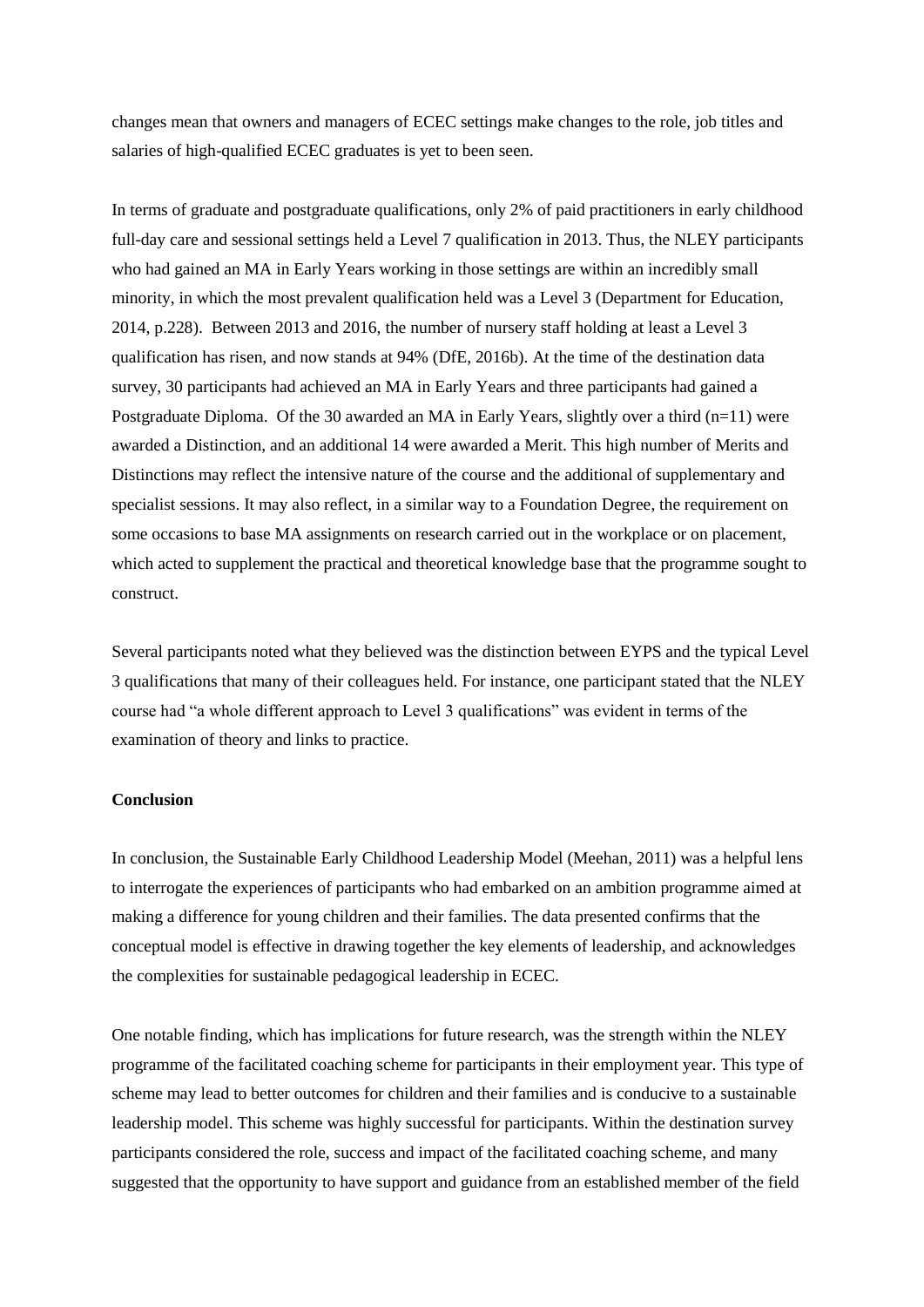provided a means by which conversations around the four domains could take place and, potentially, help the participants cement their role within the sector.

#### **Reference List**

Allen, G. (2011*) Early Intervention: The next steps*. Available at:

[https://www.gov.uk/government/uploads/system/uploads/attachment\\_data/file/284086/early](https://www.gov.uk/government/uploads/system/uploads/attachment_data/file/284086/early-intervention-next-steps2.pdf)[intervention-next-steps2.pdf](https://www.gov.uk/government/uploads/system/uploads/attachment_data/file/284086/early-intervention-next-steps2.pdf) (Accessed: 30<sup>th</sup> March 2017).

Aubrey, C. (2007) *Leading and managing in the early years*. Sage: London.

Blanden, J., Hansen, K. and McNally, S. (2017) *Quality in Early Years Settings and Children's School Achievement*. Available at:<http://cep.lse.ac.uk/pubs/download/dp1468.pdf> (Accessed: 30th March 2017).

Boyd, G. (2001) *Early childhood teachers' perceptions of their leadership roles.* Available at: <http://ro.ecu.edu.au/theses/1077> (Accessed: 30<sup>th</sup> March 2017).

Braun, V. and Clarke, V. (2006) 'Using thematic analysis in psychology', *Qualitative Research in Psychology*, 3(2), pp.77-101.

Close, P. and Raynor, A. (2010) 'Five Literatures of Organisation: Putting the Context Back into Educational Leadership', *School Leadership & Management,* 30(3), pp.209-224.

Coughlin, A.M. and Baird, L. (2013) *Pedagogical Leadership*. London Bridge Child Care Services & Karwartha Child Care Services: Canada. Available at:

[http://www.edu.gov.on.ca/childcare/Baird\\_Coughlin.pdf](http://www.edu.gov.on.ca/childcare/Baird_Coughlin.pdf) (Accessed: 30<sup>th</sup> March 2017).

Department for Education (2013) *More great childcare*. Available at:

[https://www.gov.uk/government/uploads/system/uploads/attachment\\_data/file/219660/More\\_20Great](https://www.gov.uk/government/uploads/system/uploads/attachment_data/file/219660/More_20Great_20Childcare_20v2.pdf)  $20$ Childcare  $20v2$ .pdf (Accessed:  $30<sup>th</sup>$  March 2017).

Department for Education (2014) *Childcare and Early Years Providers Survey 2013*. Available at: [https://www.gov.uk/government/uploads/system/uploads/attachment\\_data/file/355075/SFR33\\_2014\\_](https://www.gov.uk/government/uploads/system/uploads/attachment_data/file/355075/SFR33_2014_Main_report.pdf) [Main\\_report.pdf](https://www.gov.uk/government/uploads/system/uploads/attachment_data/file/355075/SFR33_2014_Main_report.pdf) (Accessed: 30<sup>th</sup> March 2017).

Department for Education (2016a) *Educational Excellence Everywhere*. Available at:

[https://www.gov.uk/government/uploads/system/uploads/attachment\\_data/file/508447/Educational\\_E](https://www.gov.uk/government/uploads/system/uploads/attachment_data/file/508447/Educational_Excellence_Everywhere.pdf) xcellence Everywhere.pdf (Accessed: 30<sup>th</sup> March 2017).

Department for Education (2016b) *Survey of Childcare and Early Years Providers, England, 2016.* Available at:

[https://www.gov.uk/government/uploads/system/uploads/attachment\\_data/file/593646/SFR09\\_2017\\_](https://www.gov.uk/government/uploads/system/uploads/attachment_data/file/593646/SFR09_2017_Main_Text.pdf) [Main\\_Text.pdf](https://www.gov.uk/government/uploads/system/uploads/attachment_data/file/593646/SFR09_2017_Main_Text.pdf) (Accessed: 30<sup>th</sup> March 2017).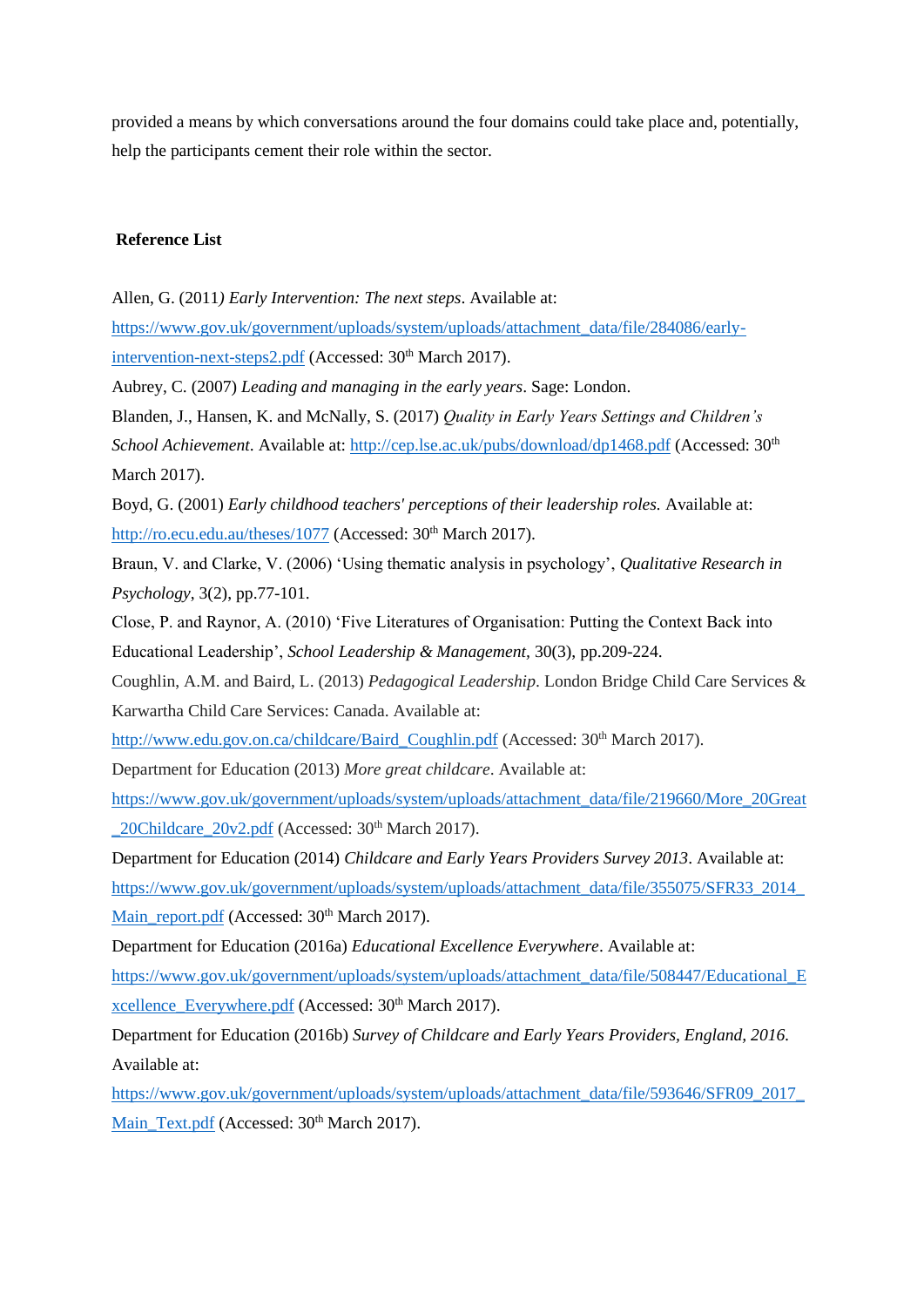Department for Education (2016) *Early Years Workforce Strategy*. Available at:

[https://www.gov.uk/government/uploads/system/uploads/attachment\\_data/file/596884/Workforce\\_str](https://www.gov.uk/government/uploads/system/uploads/attachment_data/file/596884/Workforce_strategy_02-03-2017.pdf) ategy  $02-03-2017$ .pdf (Accessed:  $30<sup>th</sup>$  March 2017).

Ebbeck, M. And Waniganayake, M. (2003) *Early Childhood Professionals: Leading today and tomorrow*. Sydney: MacLennan & Petty.

Field, F. (2010) *The Foundations Years: Preventing poor children becoming poor adults: The report of the Independent Review on Poverty and Life Chances*. Available at:

[http://webarchive.nationalarchives.gov.uk/20110120090128/http://povertyreview.independent.gov.uk/](http://webarchive.nationalarchives.gov.uk/20110120090128/http:/povertyreview.independent.gov.uk/media/20254/poverty-report.pdf) [media/20254/poverty-report.pdf](http://webarchive.nationalarchives.gov.uk/20110120090128/http:/povertyreview.independent.gov.uk/media/20254/poverty-report.pdf) (Accessed: 30<sup>th</sup> March 2017).

Gourd J. (2014) 'The influence of international policy', In Z. Kingdon (Ed.) *Early Years Policy*, Oxon: Routledge, pp.56-74.

Grenier, J. (2006) Do we need teachers in Children's Centres? *Forum,* 48 (2), 159-164. *Grooms and Reid-Martinez (2011)*

Hard, L. And O'Gorman, L. (2007) 'Push-Me' or 'Pull-You'? An opportunity for Early Childhood Leadership in the Implementation of Queensland's Early Years Curriculum', *Contemporary Issues in Early Childhood,* 8 (1), pp.50- 60.

Hayden, J. (1996) *Management of Early Childhood Services: An Australian Perspective.* Sydney: Social Science Press.

Heikka, J. and Waniganayake, M. (2011) 'Pedagogical Leadership from a Distributed Perspective within the Context of Early Childhood Education', *International Journal of Leadership in Education, 14*(4), pp.499-512.

Jackson, C. and Hryniewicz, L. (2011) *Learning leaders, new professional identities and the implications for Children's Centres and Early Years*. Paper presented at ICSEI Congress, January 4-7, Cyprus. Available at:<http://www.icsei.net/icsei2011/Full%20Papers/0033.pdf> (Accessed: 30<sup>th</sup> March 2017).

Jackson, C. and Meehan, C. (2012) *Dialogic approaches to student, facilitator and partner evaluation for programme.* Paper presented at ICSEI, Malmo, Sweden. Available at:

[http://www.icsei.net/fileadmin/ICSEI/icsei\\_2012/papers/1792606\\_CCCU\\_Symposium\\_for\\_ICSEI-](http://www.icsei.net/fileadmin/ICSEI/icsei_2012/papers/1792606_CCCU_Symposium_for_ICSEI-4_V2_Final_draft.pdf)4 V2 Final\_draft.pdf (Accessed: 30<sup>th</sup> March 2017).

Lumsden, E. (2012), *Early Years Professional Status: A New Professional or a Missed Opportunity*, Doctoral Thesis, The University of Northampton. Available at:<http://nectar.northampton.ac.uk/4494/> (Accessed:  $30<sup>th</sup> March 2017$ ).

Meehan, C. (2011) *New Leaders in Early Years. Invited keynote at a symposium to discuss leadership qualifications for Early Childhood Education in Northern Ireland*. Paper presented at Stranmillis University College and NI Education Department.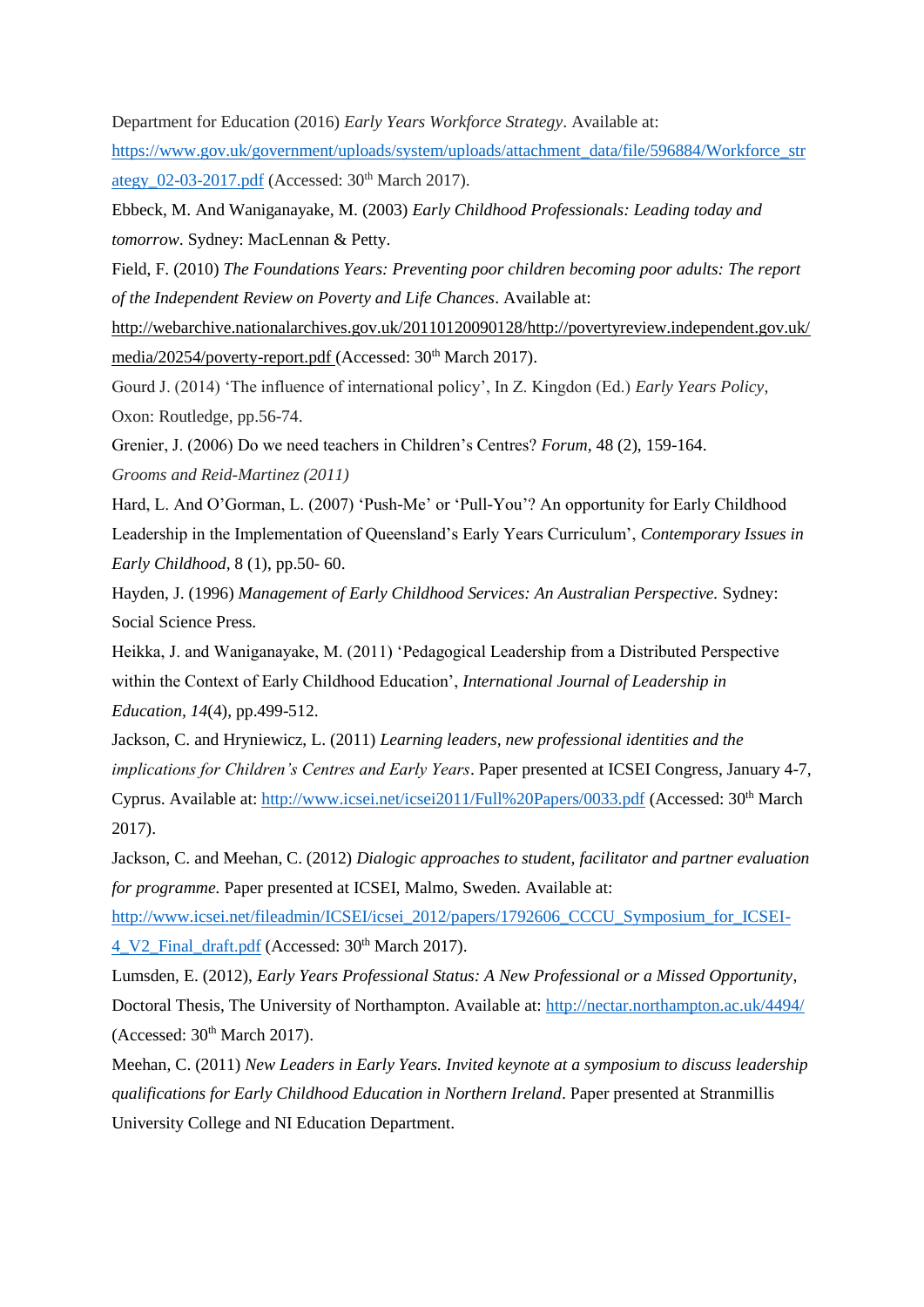Meehan, C. and Meehan, P. (2017) 'Trainee teachers' perceptions about parent partnerships: Are parents really partners?', *Early Child Development and Care*. DOI:

<http://www.tandfonline.com/doi/full/10.1080/03004430.2017.1286334>

National College (2010) *National Professional Qualification in Integrated Centre Leadership.* Accessed from:<http://www.nationalcollege.org.uk/index/professional-development/npqicl> Nupponen, H. (2006) 'Framework for developing leadership skills in Child Care Centres in

Queensland, Australia', *Contemporary Issues in Early Childhood,* 7(2), p.146- 161.

Oberhuemer P. (2011) 'The early childhood education workforce in Europe between divergencies and emergencies', *International Journal of Child Care and Education Policy*, 5(1), pp.55-63.

OECD (2005) *Teachers Matter: Attracting, Developing and Retaining Effective Teachers*.

(Overview). Available at:<https://www.oecd.org/edu/school/34990905.pdf> (Accessed: 30<sup>th</sup> March 2017).

Pollard A. (2010) *Professionalism and pedagogy: A contemporary opportunity: A Commentary by the Teaching and Learning Research Programme and the General Teaching Council for England*. Available at:<http://reflectiveteaching.co.uk/media/profandped.pdf> (Accessed: 30<sup>th</sup> March 2017).

Rodd, J. (2006) *A discussion paper: Leadership: An essential ingredient or an optional extra for quality early childhood provision?* Available at:<http://www.tactyc.org.uk/pdfs/Reflection-rodd.pdf> (Accessed: 30th March 2017).

Save the Children (2016) *Untapped Potential: How England's nursery lottery is failing too many children.* Available at:<http://www.savethechildren.org.uk/resources/online-library/untapped-potential> (Accessed: 30<sup>th</sup> March 2017).

Siraj-Blatchford, I. and Manni, L. (2007) *Effective leadership in the early years sector: The ELEYS study (Issues in practice).* London: Institute of Education.

Siraj‐Blatchford, I., Taggart, B., Sylva, K., Sammons, P. and Melhuish, E. (2008) 'Towards the transformation of practice in early childhood education: The effective provision of pre‐school education (EPPE) project', *Cambridge Journal of Education*, 38(1), pp.23-36.

Sylva, K., Sammons, P., Siraj, I., Taggart, B., Mathers, S. and Melhuish, E. (2017) *Do graduates and ratings really make no difference?* Available at: [http://www.nurseryworld.co.uk/nursery](http://www.nurseryworld.co.uk/nursery-world/opinion/1160509/do-graduates-and-ratings-really-make-no-difference)[world/opinion/1160509/do-graduates-and-ratings-really-make-no-difference](http://www.nurseryworld.co.uk/nursery-world/opinion/1160509/do-graduates-and-ratings-really-make-no-difference) (Accessed: 30<sup>th</sup> March

2017).

Thornton, K., Wansbrough, D., Clarkin-Phillips, J., Aitken, H. and Tamati, A. (2009) *Conceptualising Leadership in Early Childhood Education in Aotearoa New Zealand.* Occasional paper published by the New Zealand Teachers Council, Number 2. Available at: [www.teacherscouncil.govt.nz](http://www.teacherscouncil.govt.nz/) (Accessed: 30th March 2017).

Tickell, C. (2011) *The Early Years: Foundations for life, health and learning – An Independent Report on the Early Years Foundation Stage to Her Majesty's Government*. Available at: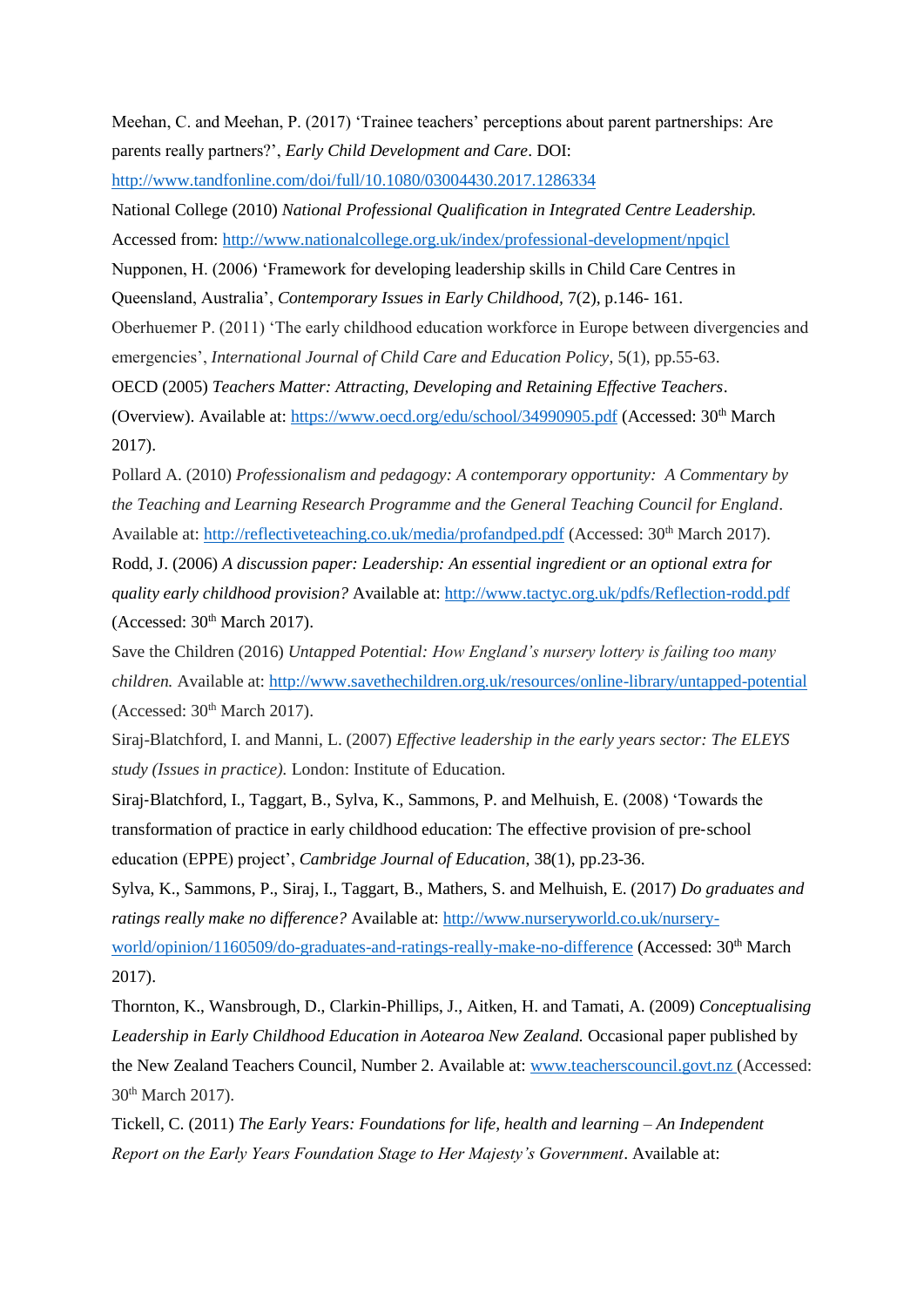[https://www.gov.uk/government/uploads/system/uploads/attachment\\_data/file/180919/DFE-00177-](https://www.gov.uk/government/uploads/system/uploads/attachment_data/file/180919/DFE-00177-2011.pdf)

[2011.pdf](https://www.gov.uk/government/uploads/system/uploads/attachment_data/file/180919/DFE-00177-2011.pdf) (Accessed: 30<sup>th</sup> March 2017).

Tivey, S. (2013) *New Leaders in Early Years Pilot Programme: Final Evaluation Report*. Unpublished.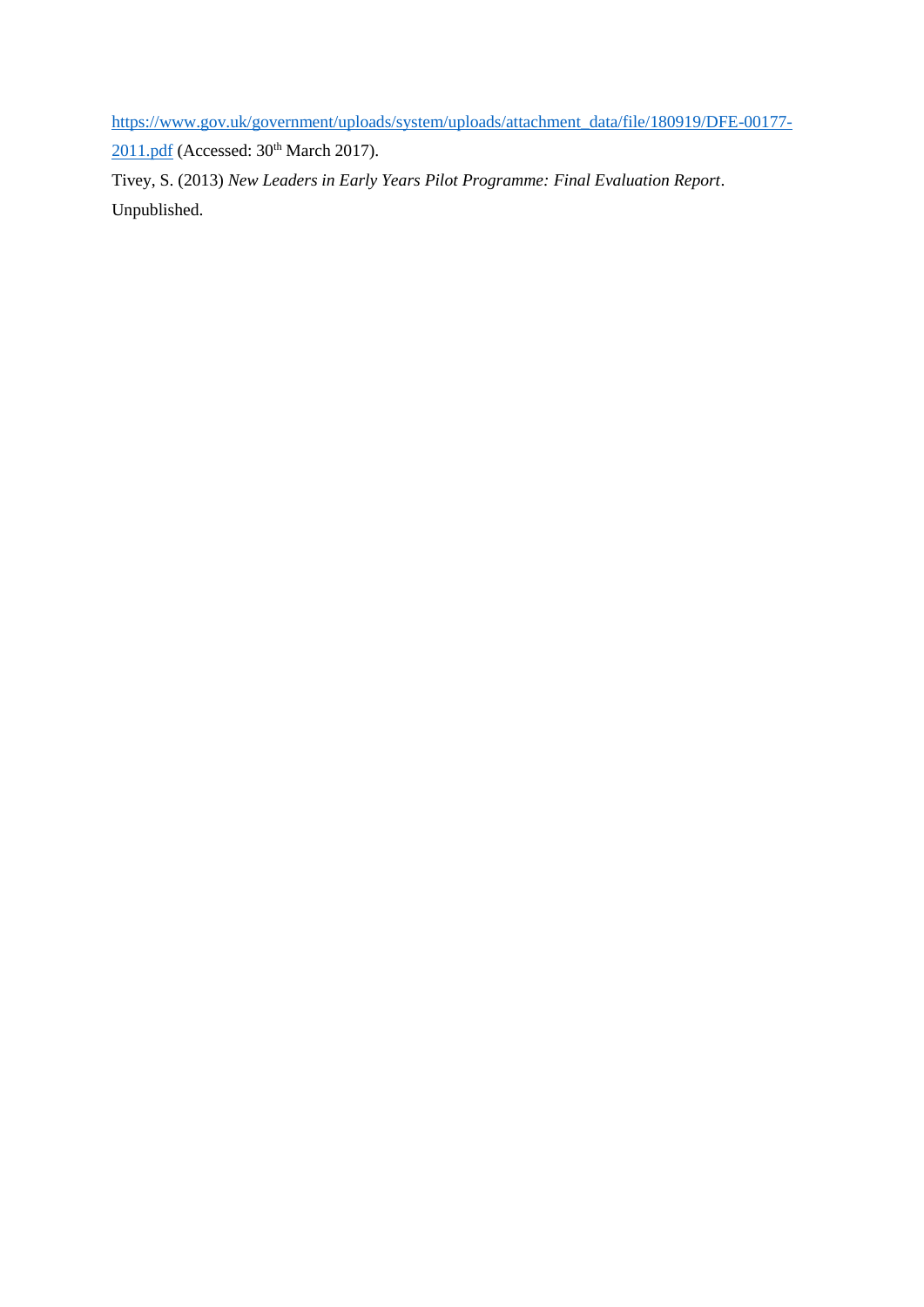

*Figure 1: Sustainable Early Childhood Leadership Model (Meehan, 2011)*



*Figure 2: The New Leaders in Early Years Model*

*Table 1: Results of NLEY Students*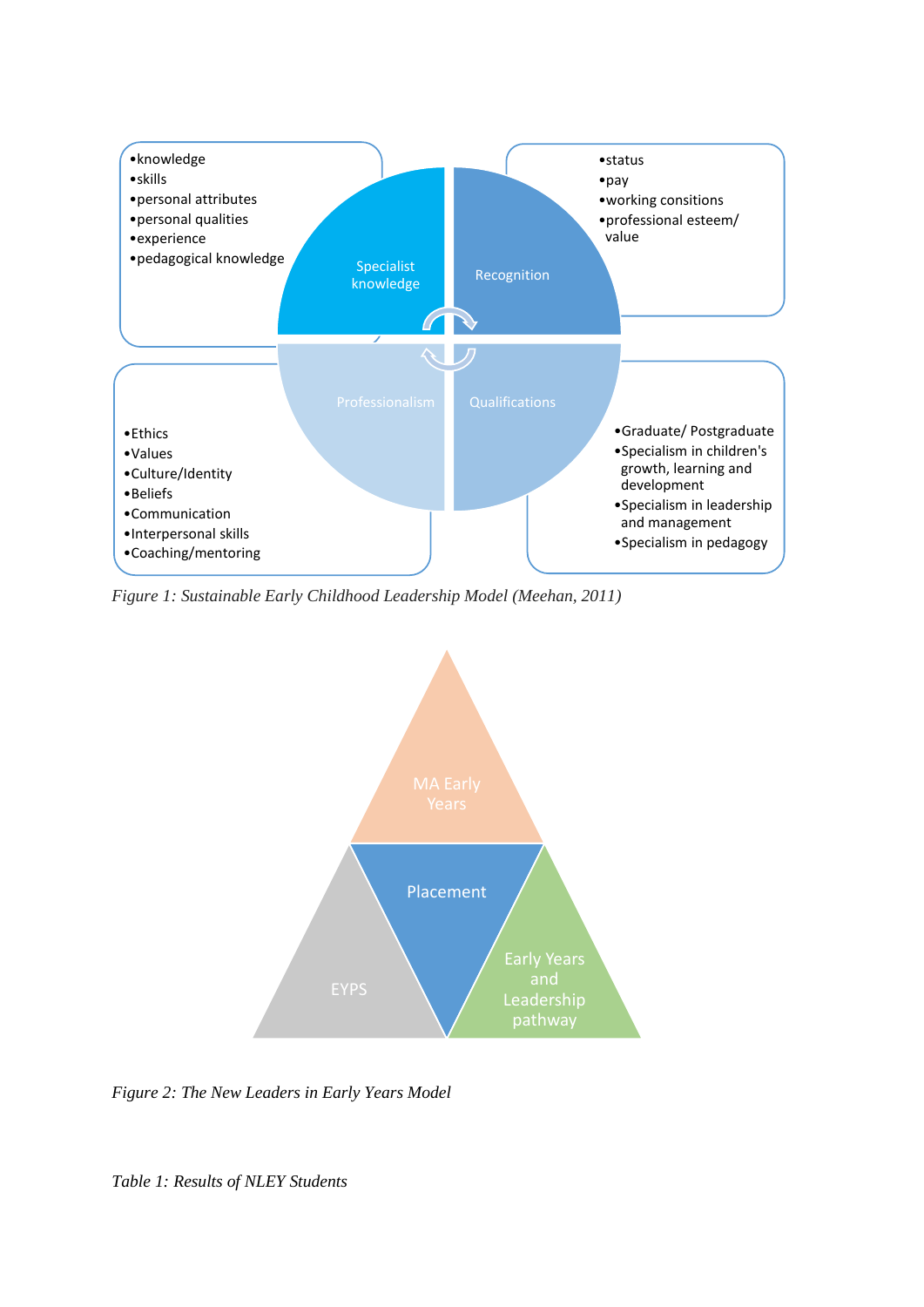| <b>Status</b>                               |                 |                 |
|---------------------------------------------|-----------------|-----------------|
|                                             | <b>Cohort 1</b> | <b>Cohort 2</b> |
| Number of candidates at outset              | 23              | 30              |
| One student transferred to Cohort 2 through | 22              | 31              |
| illness                                     |                 |                 |
| Passed EYPS and Final dissertation and      | 15              | 17              |
| awarded MA Early Years (New Leaders in      |                 |                 |
| Early Years)                                | 4 Distinction   | 7 Distinction   |
|                                             | 6 Merit         | 9 Merit         |
|                                             | 5 Pass          | 1 Pass          |
| Passed EYPS and left with Post Graduate     | 3               | 3               |
| Diploma Early Years                         |                 |                 |
| Left with EYPS and PG Cert.                 | $\overline{0}$  | $\mathbf{1}$    |
| Left with no EYPS and PG Cert Early Years   | 1               | 8               |
| Left with some MA credits but no EYPS       | 1               | $\mathbf{1}$    |
| Left with no credits and no EYPS            | $\overline{c}$  | 1               |
| <b>TOTAL</b>                                | 22              | $31*$           |

*\* Includes one participant who interrupted from Cohort 1 and joined Cohort 2.*

*Table 2: Phases of thematic analysis, adapted from Braun and Clarke (2006)*

| <b>Braun and Clarke's</b>     | Method used in this study                                           |  |
|-------------------------------|---------------------------------------------------------------------|--|
| <b>Phases</b>                 |                                                                     |  |
| <i>Familiarizing yourself</i> | Interview data transcribed.                                         |  |
| with your data                | Data read through three times.                                      |  |
|                               | During third time, data annotated with initial notes.               |  |
| Generating initial codes      | Data systematically annotated with 'theory-driven' codes            |  |
|                               | (Braun and Clarke, 2006, p.88) based around elements of             |  |
|                               | leadership featured within Meehan's (2006) model.                   |  |
| Searching for themes          | Thematic map created.                                               |  |
|                               | Codes generated and organised into themes and sub-themes            |  |
|                               | based upon the parameters of Meehan's (2006) conceptual             |  |
|                               | framework.                                                          |  |
| Reviewing themes              | Coded extracts reviewed in light of the sub-themes and<br>$\bullet$ |  |
|                               | themes.                                                             |  |